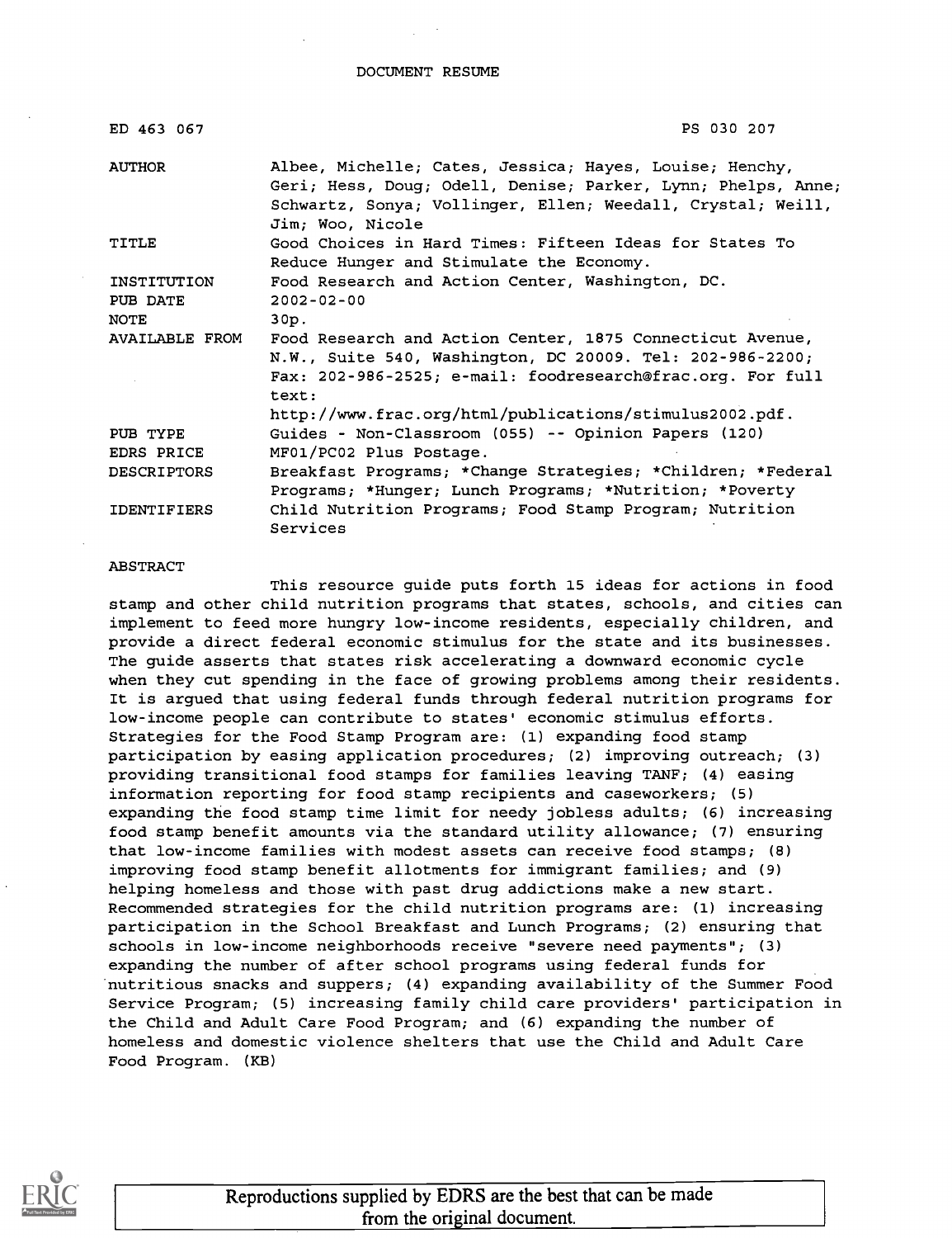

# GOOD CHOICES IN HARD TIMES

## Fifteen ideas for states to reduce hunger and stimulate the economy

1

February 2002

U.S. DEPARTMENT OF EDUCATION Office of Educational Research and Improvement EDUCATIONAL RESOURCES INFORMATION

CENTER (ERIC) gThis document has been reproduced as received from the person or organization originating it.

0 Minor changes have been made to improve reproduction quality.

Points of view or opinions stated in this document do not necessarily represent official OERI position or policy.

PERMISSION TO REPRODUCE AND DISSEMINATE THIS MATERIAL HAS BEEN GRANTED BY

ames D. Weill

TO THE EDUCATIONAL RESOURCES INFORMATION CENTER (ERIC)

### Food Research and Action Center

1875 Connecticut Avenue, N.W Suite 540 Washington, DC 20009 phone (202) 986-2200 fax: (202) 986-2525 e-mail: foodresearch@frac.org http://wwwfrac.org

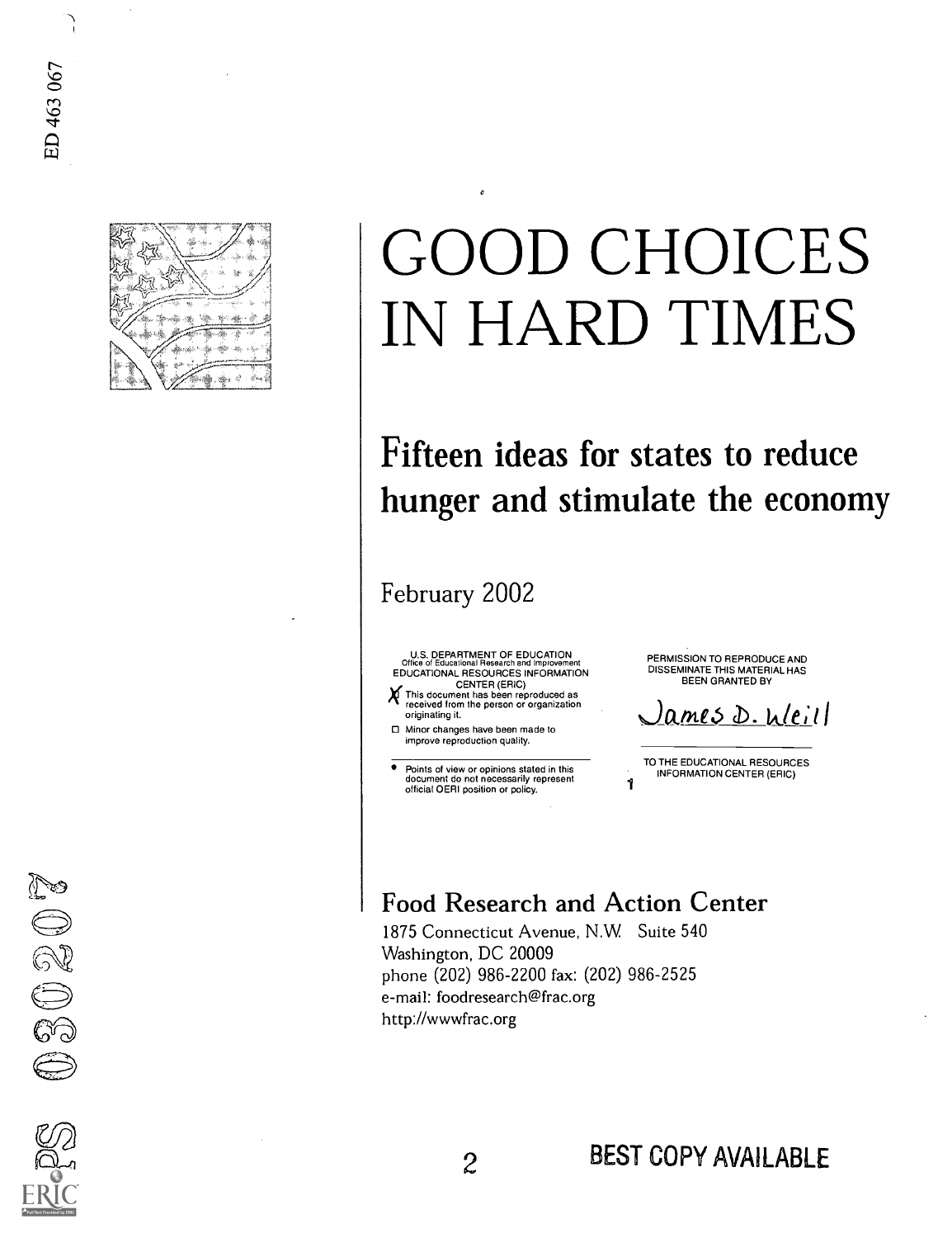#### TABLE OF CONTENTS

| 1. Expanding Food Stamp Participation By Easing Application Procedures. 5                                                                 |  |
|-------------------------------------------------------------------------------------------------------------------------------------------|--|
|                                                                                                                                           |  |
| 3. Transitional Food Stamps for Families Leaving TANF7                                                                                    |  |
| 4. Easing Information Reporting for Food Stamp Recipients and                                                                             |  |
| 5. Expanding the Three Month Food Stamp Time Limit for Needy Jobless                                                                      |  |
| 6. Increasing Food Stamp Benefit Amounts Via the Standard Utility                                                                         |  |
| 7. Making Sure Low-Income Families with Cars or Other Modest Assets Can                                                                   |  |
| 8. Improving Food Stamp Benefit Allotments for Immigrant Families15                                                                       |  |
| 9. Helping Homeless Persons and Persons With Past Drug Convictions Make                                                                   |  |
|                                                                                                                                           |  |
| 10. Increasing Participation by Low-income Children in the School Breakfast                                                               |  |
| 11. Ensuring that Schools in Low-income Neighborhoods Receive "Severe<br>Need Payments" - the Maximum School Breakfast Program            |  |
| 12. Expanding the Number of Afterschool Programs that Use Federal Funds                                                                   |  |
| 13. Expanding the Availability of the Summer Food Service Program22                                                                       |  |
| 14. Increasing Family Child Care Providers' Participation in the Child and                                                                |  |
| 15. Expanding the Number of Homeless and Domestic Violence Shelters that<br>Use the Child and Adult Care Food Program to Feed Children 26 |  |
|                                                                                                                                           |  |

 $\sim$ 

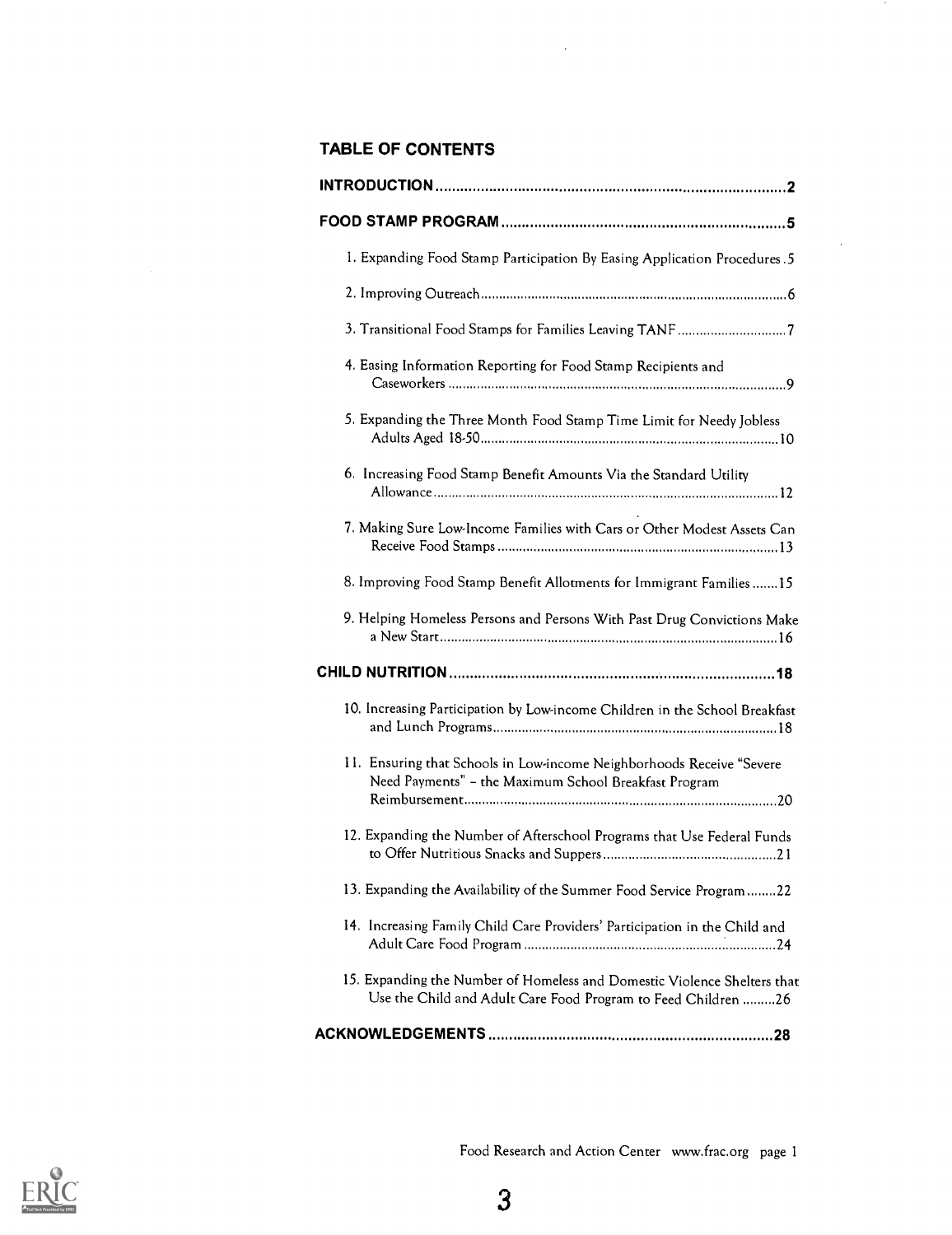#### INTRODUCTION

This resource guide contains a number of ideas for actions in food stamps, afterschool food, school meals and other child nutrition programs that states, schools and cities can implement quickly to produce two very important effects:

- feeding more hungry low-income residents of the state, especially children but also including newly unemployed workers, workers with reduced wages, and other needy adults;
- typically doing so with 100 percent federal funds, providing a direct federal economic stimulus for the state and its businesses during the recession and recovery, creating jobs, and strengthening public revenues.

All of the actions described are permissible state and local choices under existing federal statutes and regulations. Since the programs involved don't have spending caps, but provide increased federal funds equal to meet the need and the choices states and localities make, the actions described will by definition generate the federal funds needed to support them.

Even before the recent recession began, 31 million Americans - 12 million children and 19 million adults  $-$  were hungry or living on the edge of hunger for economic reasons, according to the Census Bureau and the U.S. Department of Agriculture. These families simply don't have enough food for basic health, or are choosing every month between buying food and paying the rent, or between food and medicine, or are getting by only when parents regularly skip meals so that children can eat.

Since early 2001, this situation has worsened. Joblessness has grown and wages fallen. America's Second Harvest, the association of food banks, and the U.S. Conference of Mayors both have reported recently that requests for emergency food assistance have increased. This is a human crisis. But it is one that visionary leaders can meet while strengthening rather than further straining state and local resources.

#### State Budget Problems

Because of the economic downturn and the resulting drop in tax revenues, states are facing declining (in some cases, sharply declining) budget resources even while their residents' need for help is increasing. In December, 2001 the National Conference of State Legislatures reported that 36 states were considering budget cuts or "holdbacks" to address fiscal problems. State balanced budget laws often exacerbate the collision between smaller tax revenues and larger human needs. Rather than combating the economic slowdown by increasing state spending, then, the

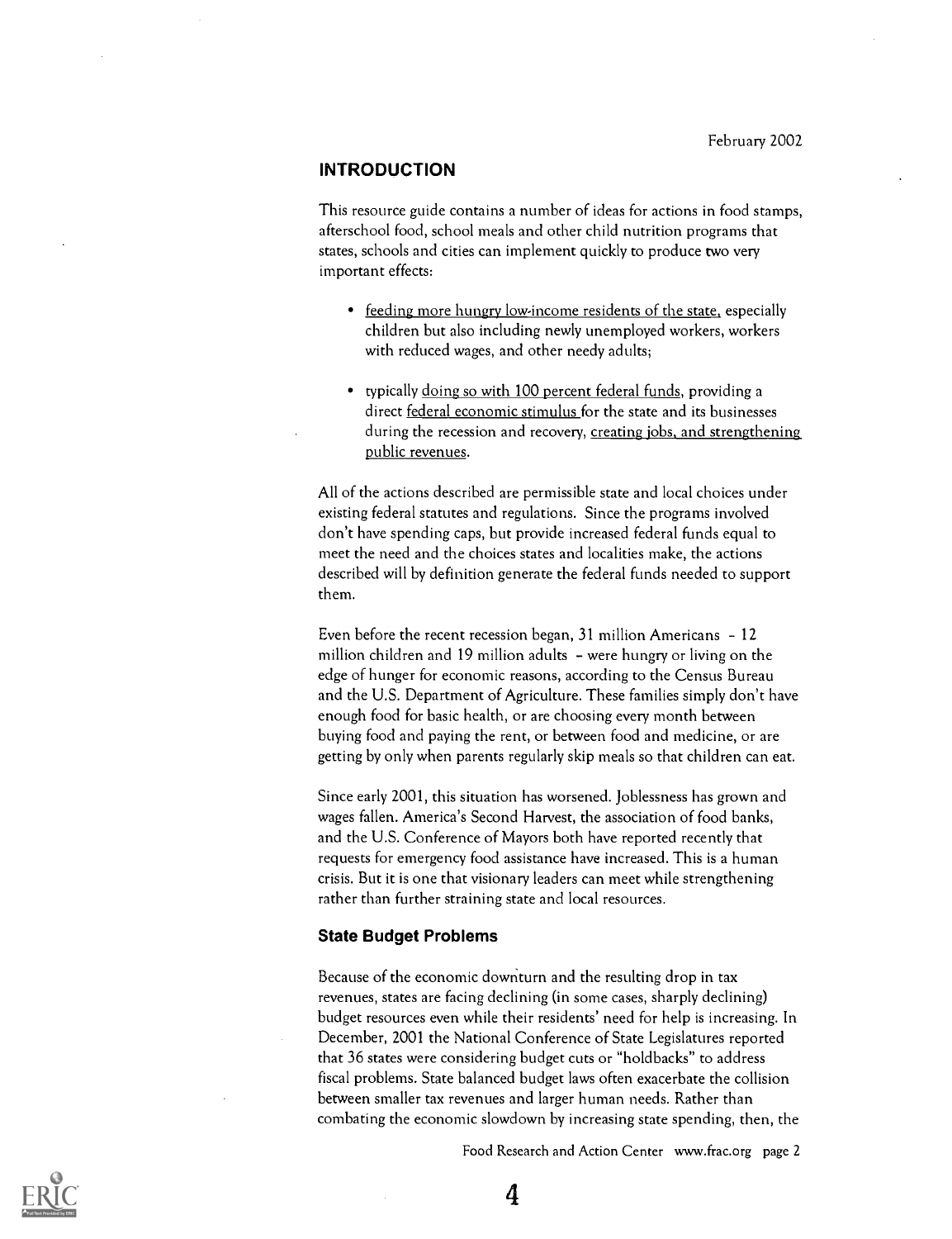state runs the risk of accelerating the downward cycle by cutting spending in the face of growing problems among its residents. These state fiscal problems will linger even when the national economy starts growing again.

One important way to help counter this cycle is to obtain federal funds for a range of functions in the state. States often seek greater federal help for themselves or their residents in a recession - e.g., higher Medicaid matching payments, or extended unemployment compensation benefits. These are important steps. But states too seldom pursue another valuable and a more readily available route: using existing options to broaden the coverage of federal nutrition programs and bring more federal funds into the state.

#### The Countercyclical Federal Nutrition Programs

The federal nutrition programs for low-income people can contribute a lot to states' economic stimulus efforts. The main such programs - Food Stamps, School Lunch and School Breakfast, the Summer Food Service Program, the Child and Adult Care Food Program (CACFP) for preschool children in child care and school-aged children in afterschool programs, and the Women, Infants and Children (WIC) program - do not require state matching funds for benefits. The benefits are paid 100 percent by the federal government. In some cases the federal government pays the administrative costs as well. Even when administrative costs are shared by the state government, that still means the federal government pays an overwhelming share of the entire cost of administration and benefits combined.

Because the federal programs (other than WIC) are entitlement programs, the federal funds available to the state increase to adapt to expanded eligibility or benefits rules, and to meet the need. There are no fixed spending limits for the state. So long as a state or locality is operating within the often broad framework of federal law, its choices to expand eligibility or increase benefits and do so with federal funds are perfectly legitimate. That makes these programs important counter-cyclical resources at the state level.

The federal funds involved can be substantial. California currently uses about \$3.7 billion/year in federal nutrition funds. If it increased participation or benefits enough to boost the programs by just five percent, it would bring in another \$185 million. In Mississippi, a five percent boost would bring in about \$25 million; in Illinois, about \$70 million; in Maine, about \$7 million. And as those funds work their way through the state economy, they have a multiplier effect.

Even more substantial expansion of these programs often is well within the state's ability. Oregon, for example, faced with high rates of hunger, made a decision to conduct broad food stamp outreach and take other

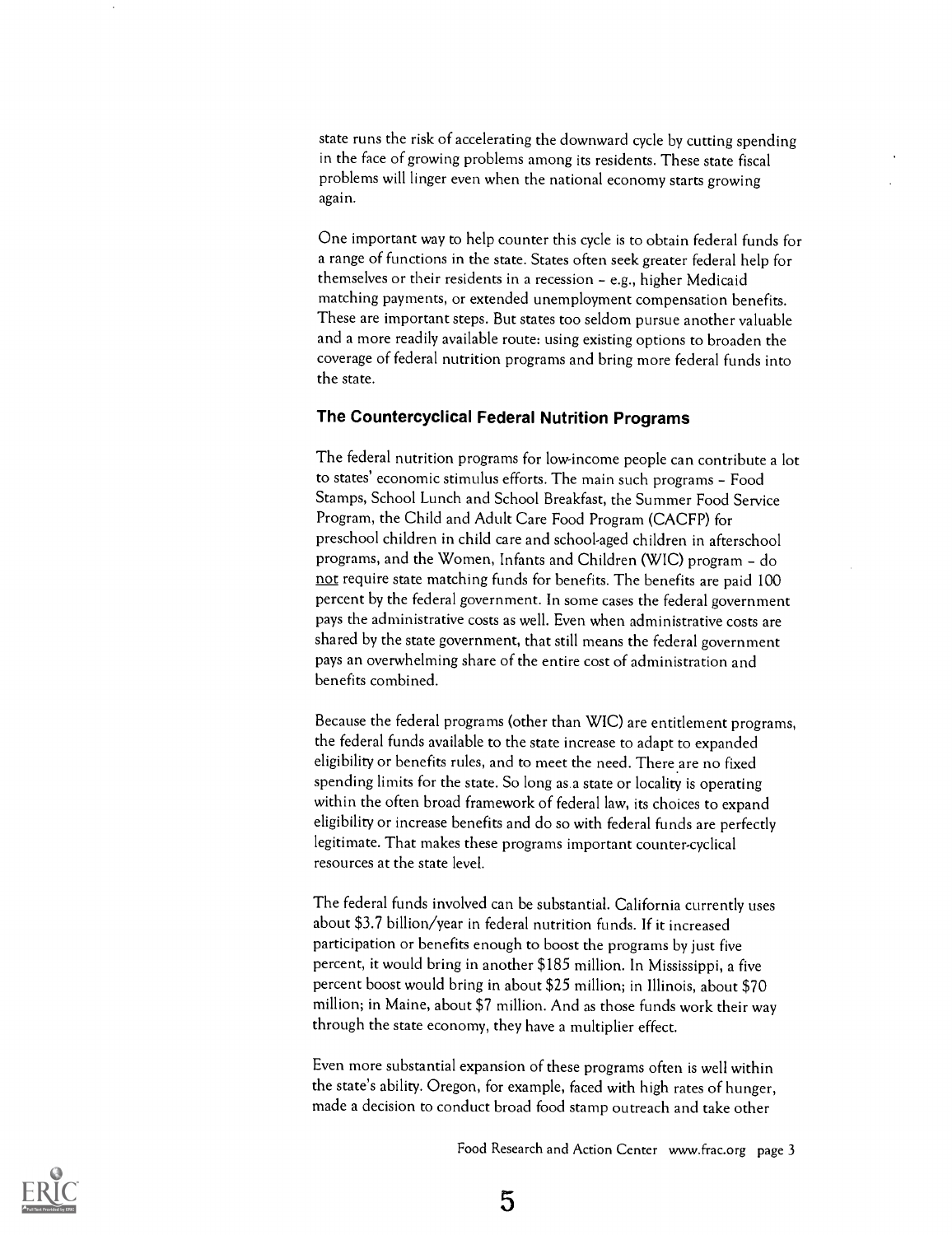steps to ease food stamp access for needy, eligible families. From September 1999 to September 2001, participation in the program in Oregon rose 42 percent, while it rose less than 1 percent in the nation as a whole. From 1999 to 2001, as Rhode Island implemented school breakfast expansion efforts, the number of children eating free and reduced price breakfasts each day rose by 43 percent; the national growth was 5 percent.

#### State Choices to Feed Needy People and Stimulate the Economy

In each of the federal nutrition programs, states have choices that can increase participation or benefits for needy people. For example, they can choose to provide food stamps to people with low incomes who own reliable cars (e.g., to seek work or go to work) - or not. They can assure that low-income families making the transition from welfare to work get food stamps - or not. They can choose to get food stamps to more unemployed adults in areas with high unemployment - or not. They can work actively to expand school breakfast and summer food programs - or not. They can choose to let family child care homes use federal nutrition funds once the homes meet health and safety standards - or not.

There are many choices like this. Too often states in prosperous times bypass many good opportunities to use federal funds to feed their hungry residents. But in hard economic times such a failure is particularly shortsighted. Because the programs are 100 percent federally funded, and because growing numbers of people in the state are having trouble making ends meet, improving the programs is particularly important.

FRAC in this package has presented briefly more than a dozen such choices that are win-win situations for states. If adopted, these strategies will:

- feed hungry people, especially children;
- bring federal funds into the state;
- boost businesses (e.g., grocery stores) and employment in the state.
- have zero or very small cost to the state government; and
- help restart economic growth in the state.

Each of the descriptions of these strategies also refers the reader to additional resources, typically resources readily accessible on the internet. And FRAC staff are ready and anxious to provide assistance to policymakers, officials, schools, advocates, service providers, businesses, unions, religious leaders and others in advancing these strategies in states and localities.

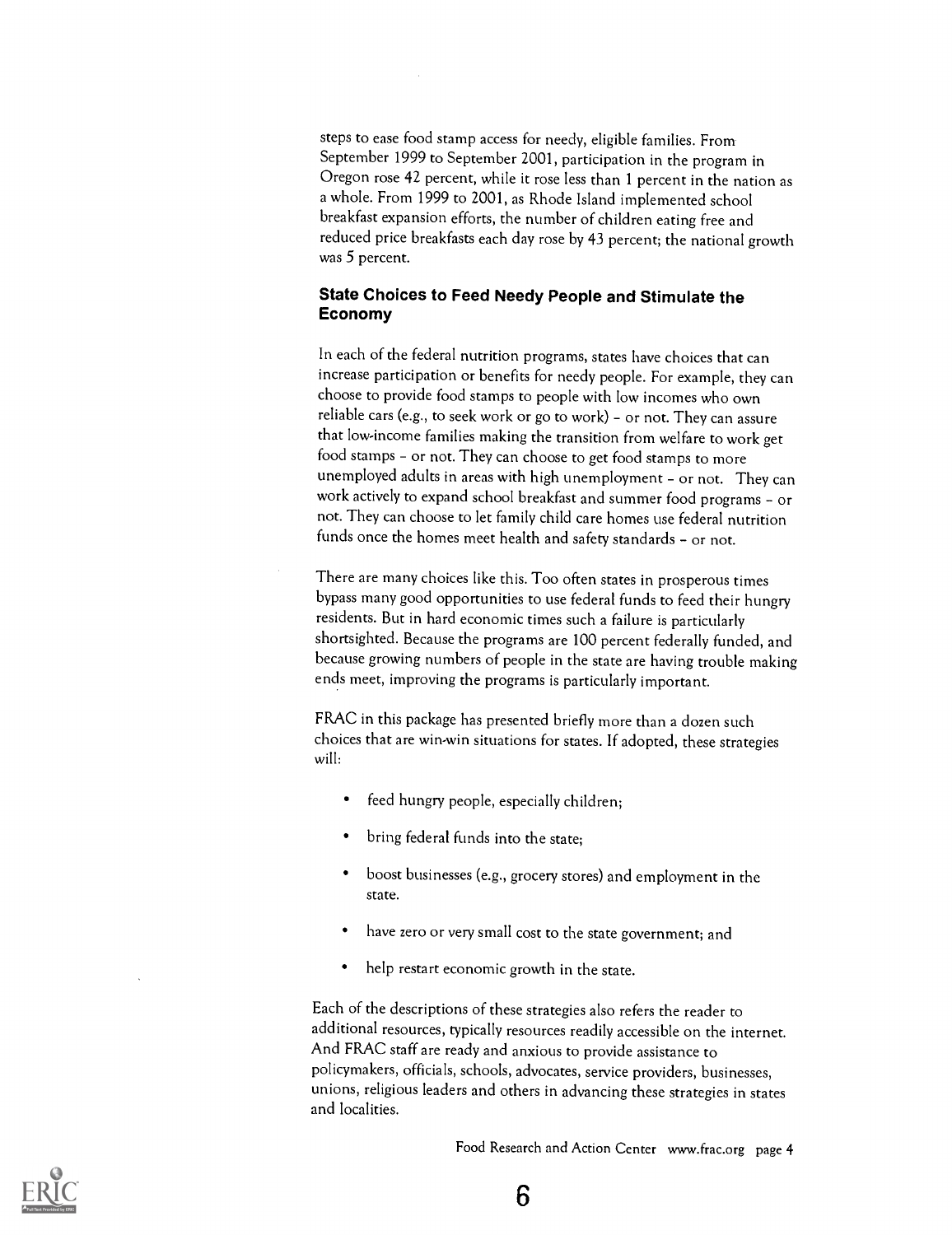#### Food Stamp Program

#### 1. Expanding Food Stamp Participation By Easing Application Procedures

One reason why millions of eligible families do not apply for food stamps is that they are discouraged by barriers at the front door: many states' application processes are simply too cumbersome. By taking targeted steps to ease burdensome application procedures, states may increase the number of low-income families receiving federally funded food stamps, and bring the purchasing power of those food stamps into local economies. Below are a number of low-cost strategies for easing application burdens.

- Make sure food stamp applicants are not "diverted": Many states have adopted policies to discourage or delay families from turning to cash welfare, if they have any alternative. Such strategies are inappropriate (and often inconsistent with the law) if also applied in the Food Stamp Program. States that have cash welfare diversion programs in place should scrutinize their practices to ensure that they are not inadvertently discouraging food stamp applicants as well. States are required to accept a food stamp application the day a family asks for one, and indeed must go further by informing applicants that cash assistance program rules do not apply in the Food Stamp Program.
- Shorten applications. A study in 2000 found that the average food stamp application is 12 pages long; 12 states' are over 18 pages. Applications need not be this long: Florida's and Tennessee's are just one page, and the study found that long applications did not help states issue food stamps more accurately. States that have not yet done so should shorten application forms to encourage more families to apply. One approach is to ask only a few basic questions on the application, and ask others at an interview.
- Expand office hours: Few food stamp offices are open in the evenings or over the weekends, so people must usually take time off from work to apply. Low-wage jobs rarely give their employees paid time off, so these workers have to lose income  $\sim$  or even risk their jobs  $\sim$  in order to apply. In a recession, even fewer are willing to take this risk. Through flexible scheduling, states can expand office hours without increasing costs.
- Accept applications in new ways: Families should be able to apply for food stamps at the same sites where they obtain other benefits, such as health insurance from Medicaid and SCHIP, child care subsidies, and Workforce Investment Act job services. States can also permit families to apply for food stamps on-line, through simple web sites



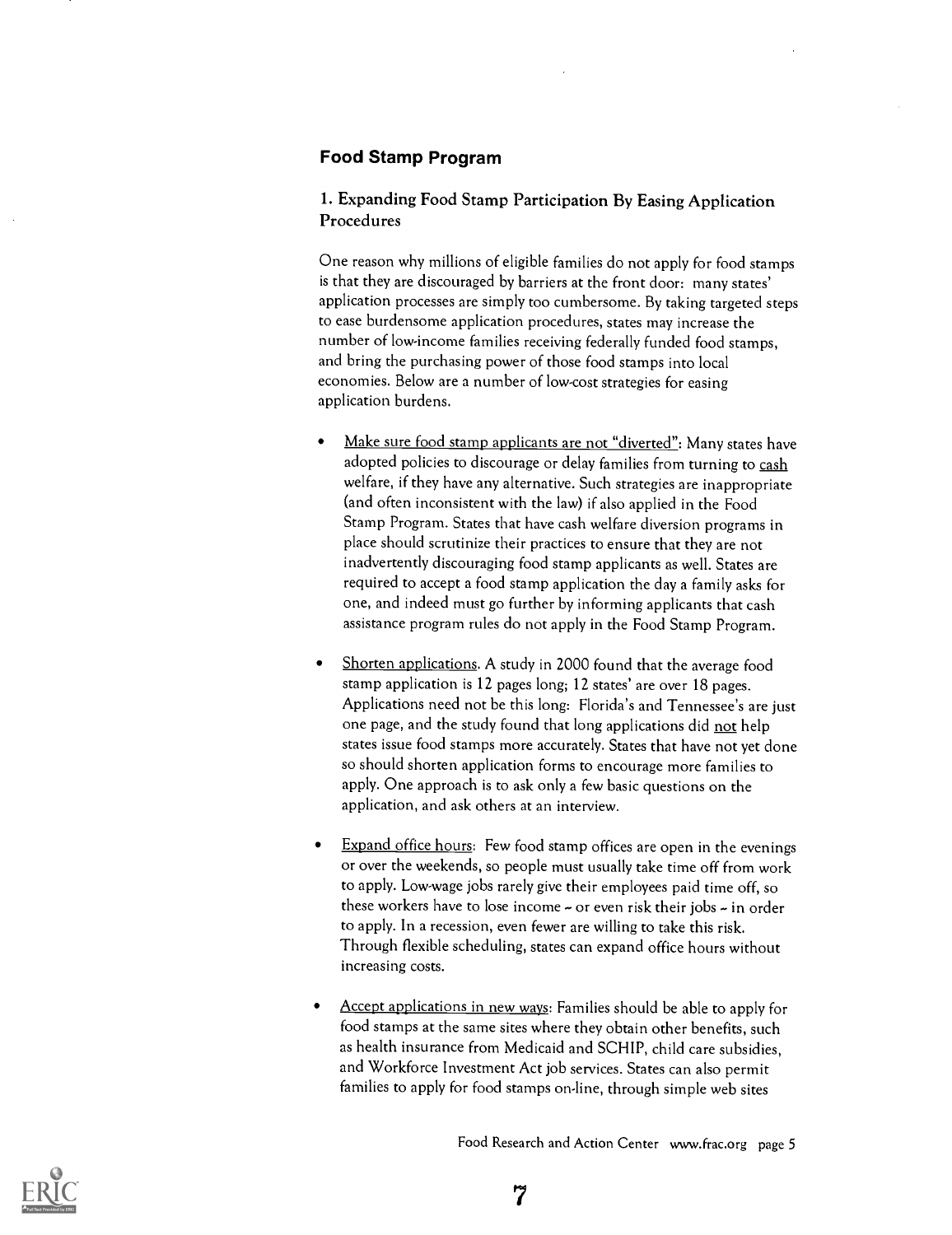that families can use at social service agencies, community centers or libraries, if not at home.

#### **Resources**

- The Red Tape Divide: State-by-State Review of Food Stamp Applications, America's Second Harvest, 2000, available at http://www.secondharvest.org/policy/food\_stamp\_study.pdf.
- USDA, Improving Food Stamp Access: State Best Practices, August 2000, available at

http://www.fns.usda.gov/fsp/menu/admin/access/catalog.pdf.

- FRAC and America's Second Harvest, State Government Responses to the Food Assistance Gap 2000, available at http://www.frac.org/html/publications/50state.pdf
- FRAC, Food Stamps for Working Families: Issues and Options, available soon at http://www.frac.org/html/news/fsp021502.htm.

#### 2. Improving Outreach

States can help get food to needy people by conducting food stamp outreach campaigns. In the current economic slowdown, states may want to make one specific target of information about food stamps those laid-off workers who are struggling to pay bills.

Matching funds from the federal government will pay half the costs of outreach. And, of course, since the food stamps are funded entirely with federal dollars, each household enrolled in the program will provide adirect economic stimulus to the state. The average food stamp household receives \$158 in benefits per month. By enrolling 1,000 new households in the food stamp program, a typical state can bring \$158,000 federal dollars into its economy per month or \$1,896,000 in a year. And these dollars have a "multiplier effect" that really doubles the impact on local economic activity.

Many people are eligible for food stamps but are not currently participating in the program. This often occurs because people do not know they are eligible. According to USDA, only 57 percent of food stamp eligible individuals participated in the program in FY 1999. This is down from 74 percent in 1994. A report by Mathematica Policy Research, Inc. identified a lack of client information as one significant barrier to participation by eligible persons. Among non-participating people eligible for food stamps, nearly three-quarters were not aware they were eligible.

Effective outreach could include public education campaigns, where information is delivered through flyers, posters, and public service announcements, and an information hotline is used to answer questions. State agencies also can partner with businesses, unions, and community organizations such as food banks, agencies on aging, and schools which

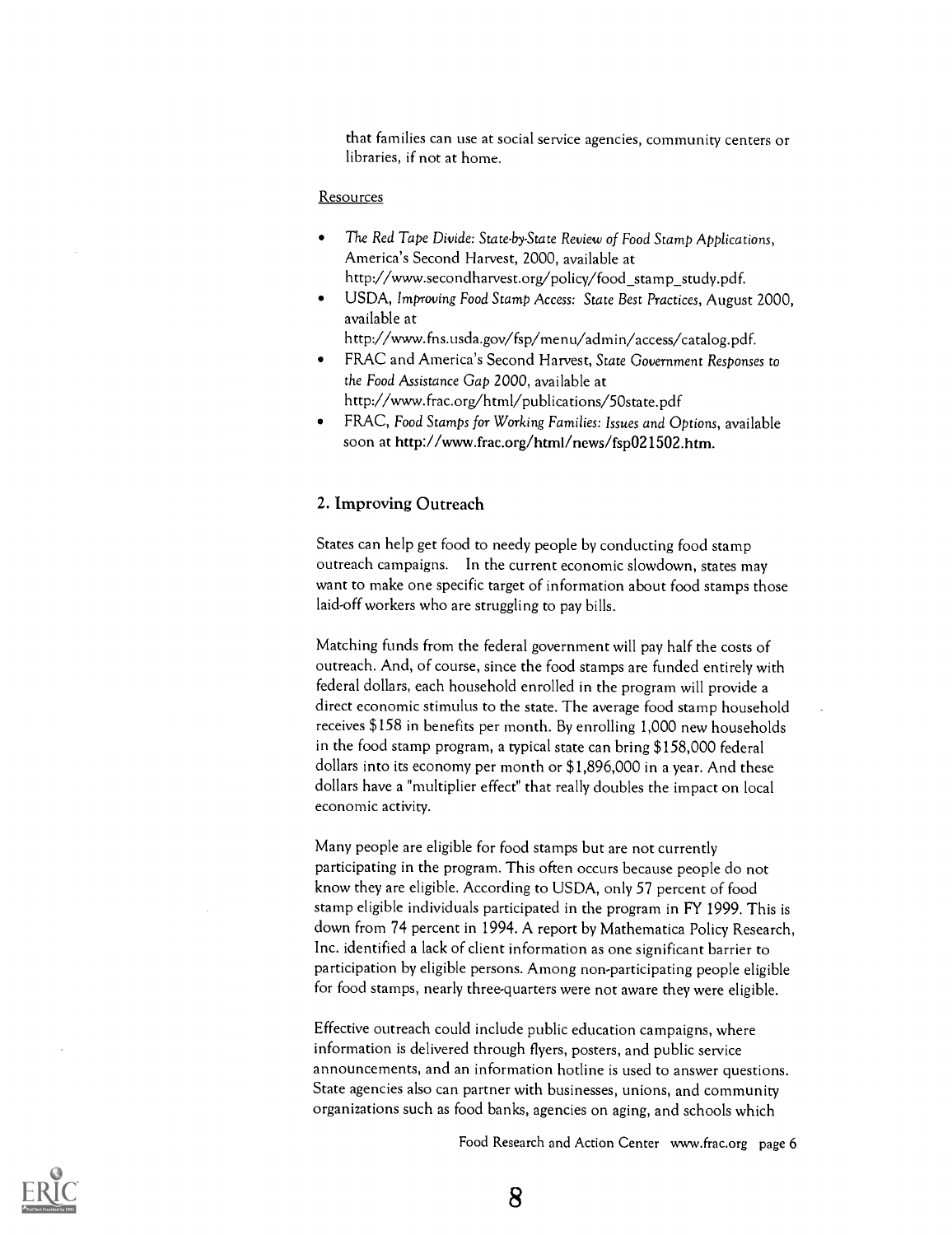can provide information or application assistance. Some states and localities enlist TANF recipients to serve as food stamp outreach workers.

States can target food stamp outreach to recently unemployed people by providing informational materials or out-stationing food stamp eligibility workers at places where displaced workers go, such as unemployment compensation offices, job placement services, or bill payment counseling offices. States may also want to target outreach efforts to populations with low food stamp participation rates (the percent of food stamp eligible people who actually participate in the program). According to USDA, among eligible people only 43 percent of households with earnings, 32 percent of the elderly, and 48 percent of non-citizens participated in the food stamp program in FY 1999.

#### Resources:

- FRAC, "Guide to Food Stamp Outreach," available at http://www.frac.org/html/federal food\_programs/programs/fsoutre achprg.html
- USDA outreach information, available at http://www.fns.usda.gov/fsp/menu/new/info.htm
- National League of Cities, "Action Kit for Municipal Leaders, Helping Working Families."
- Mathematica Policy Research, Inc. "The Decline in Food Stamp Participation: A Report to Congress" (July 2001), available at http://www.mathematica-mpr.com/Publications/publications.asp.

#### 3. Transitional Food Stamps for Families Leaving TANF

In order to assist families during their transition from Temporary Assistance for Needy Families (TANF) to work, states now can simply continue to provide the same level of food stamp benefits for up to three months after TANF cash assistance ends. This new Transitional Benefit Alternative (TBA) state option provides a critical support to work helping families meet their nutritional needs, while not making parents skip work to get desperately needed supports. It provides time for the household situation to stabilize before new eligibility and benefit levels are determined for food stamp benefits, thereby reducing the burden of paperwork and verification for both the state and the household.

Like other food stamp benefits, these transitional benefits are 100 percent federally funded. If 10,000 persons received TBA food stamp benefits, more than \$8 million/year new federal funding would flow to people to spend in grocery stores across the state each month. And using the option should significantly lower administrative costs.

The final rule allowing this TBA option was published by USDA's Food and Nutrition Service (FNS) on November 21, 2000 but only became

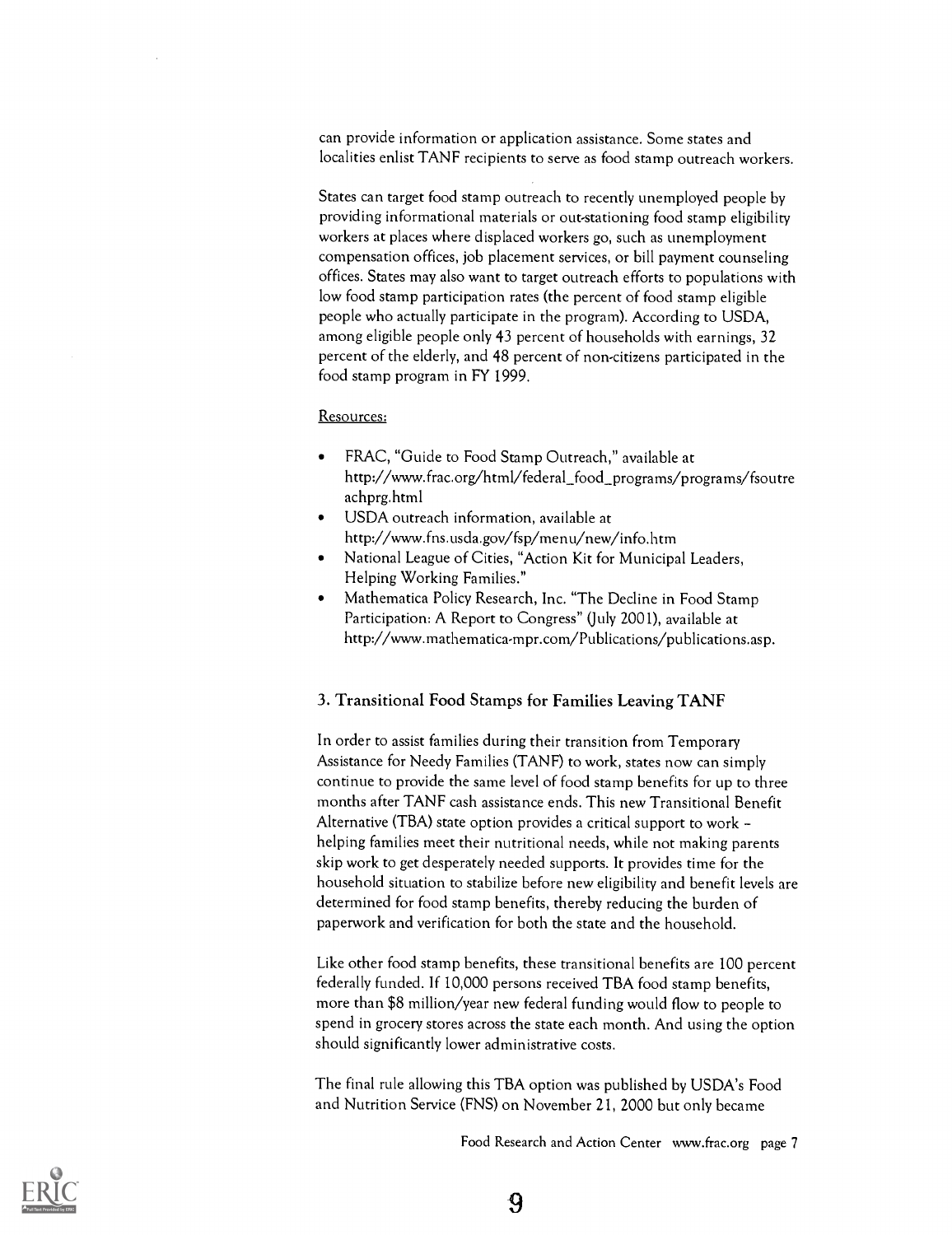effective September 10, 2001. Several states got waivers before September  $10<sup>th</sup>$  to use the option, or have implemented it since. Implementing the rule is relatively simple: when the state agency closes a household's TANF case, it freezes the food stamp benefit amount. The state agency can extend the certification period, if necessary, to provide the three-month transition period. If a state opts for TBA, it must provide it to all families with earnings that leave TANF. Except for certain groups of households specifically restricted in the final rule, the state agency may extend TBA to additional groups of TANF leavers.

TBA also is useful as part of a broader effort to help households understand that food stamps benefits are not dependent upon TANF enrollment. Many families believe that if they are no longer receiving TANF funds, they are no longer eligible for food stamps. Numerous studies show that a significant portion of those who leave the Food Stamp Program then turn to a food pantry or other emergency food provider for assistance, and continue to have trouble purchasing enough food. It is essential that families that remain eligible for food stamps stay on the Food Stamp Program so that they don't go hungry.

TBA will reduce paperwork. Food stamp households are not required to submit monthly reports and state agencies are not accountable to the federal quality control system for changes in household circumstances during the transitional period.

#### Resources:

- Food Stamp Program, 65 Fed. Reg. 70134, 70183 (November 21, 2000) (to be codified at  $7$  C.F.R. § 273.12( $f$ )(4)), available at http://www.access.gpo.gov/su\_docs/fedreg/a001121c.html.
- Approved by OMB 66 Fed. Reg. 59357 effective date September 10, 2001, available at
	- http://www.access.gpo.gov/su\_docs/fedreg/a011128c.html.
- USDA questions and answers on the final rules available at http://www.fns.usda.gov/fsp/menu/ncep\_q&as.htm.
- New York Governor Pataki's press release implementing the TBA option prior to final OMB clearance because of the importance of these benefits in easing the transition from cash assistance to work (available at, http://www.state.ny.us/governor/, sec press release dated 11/15/01).

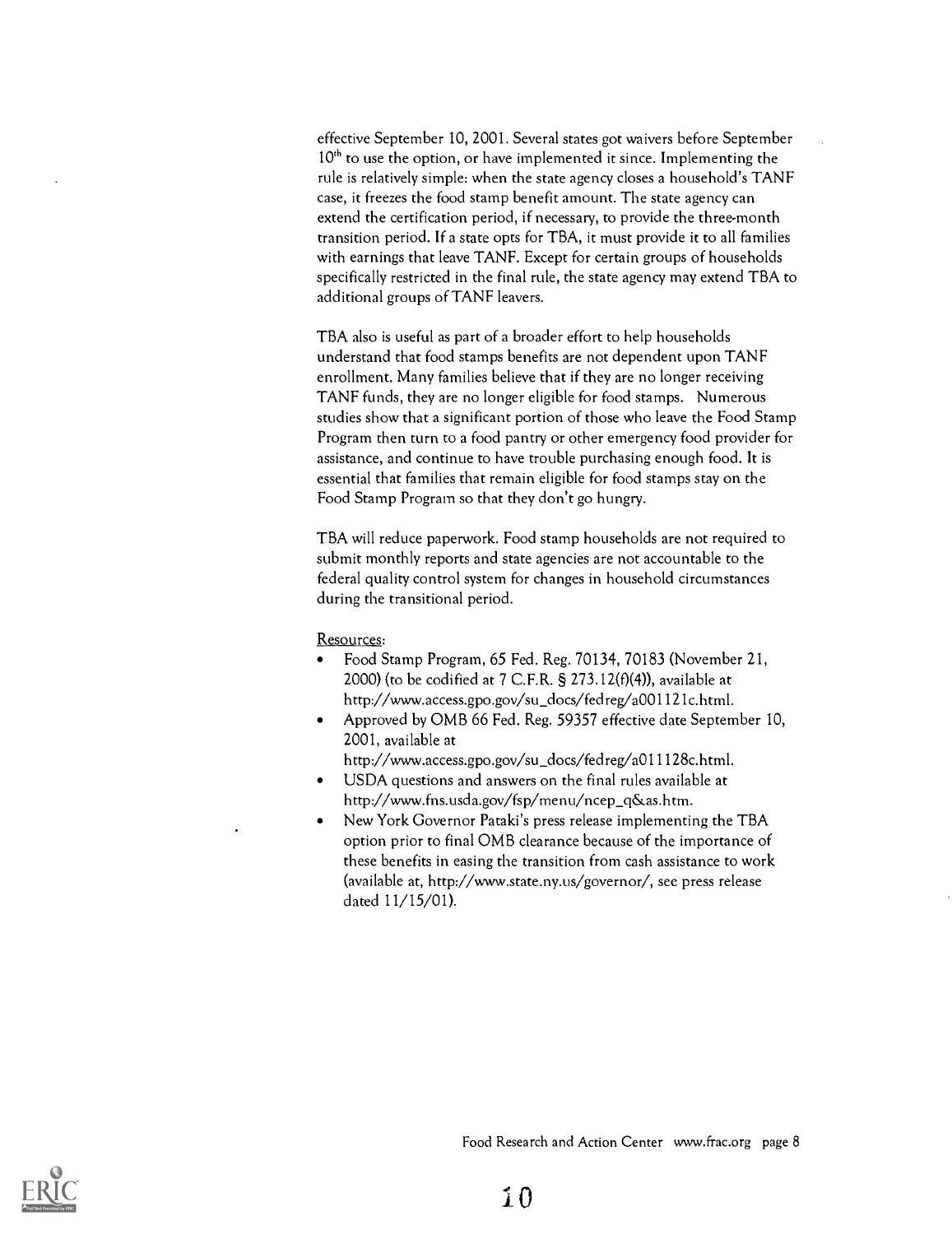#### 4. Easing Information Reporting for Food Stamp Recipients and **Caseworkers**

Many eligible families do not receive food stamps, even if they have gotten past burdensome application requirements, because the process of continuing to receive benefits is itself unduly burdensome. Many families must reapply every three months. When they do, they must meet with their caseworker face-to-face, often taking time off work to do so. Other families must submit forms and pay stubs monthly. States now have options under recent federal laws, rules and guidance to ease all of these burdens. Adopting these options will help many families continue to receive food stamps, and ease state caseworkers' workload.

- Extend certification periods: In the 1990s, out of fear that they were not counting working families' income accurately, many states started requiring these families to reapply for food stamps every three months. This change to shorter certification periods unintentionally caused a dramatic decline in food stamp participation, as families were unable or unwilling to reapply so often. States should stop requiring families to reapply every three months, and instead allow families to keep food stamps for six or twelve months between reapplications. Recent positive adjustments to the federal government's "quality control" system for working families, designed to address this problem, reduce the likelihood that states will face sanctions for inaccurate payments if they allow families to reapply less frequently.
- Reduce face-to-face interviews: The federal rules used to require states to meet in person with households reapplying for food stamps, even if the household reapplied every three months. Under new rules, such face-to-face meetings need only occur once a year. Moreover, states may substitute telephone interviews for face-to-face interviews in hardship situations. Even if states continue to require more frequent reapplications, states should require interviews only annually, and permit these to be done by phone in cases of hardship.
- Adopt new reporting methods: Instead of requiring families to submit  $\bullet$ monthly forms reporting changes in their earnings, or to call the food stamp office whenever their monthly income changes by \$25 or more, states can ease the reporting burdens on working families by adopting one of several options USDA has made available in recent years. The simplest of these is "semi-annual reporting," which would require working families to report their income and other household changes only twice a year. During the six-month period, the family's food stamp benefit level would be frozen, and the family would only have to report a change if its monthly income rose above the eligibility limit. About 20 states are already taking or considering this option. States unwilling to adopt semi-annual reporting could ease burdens



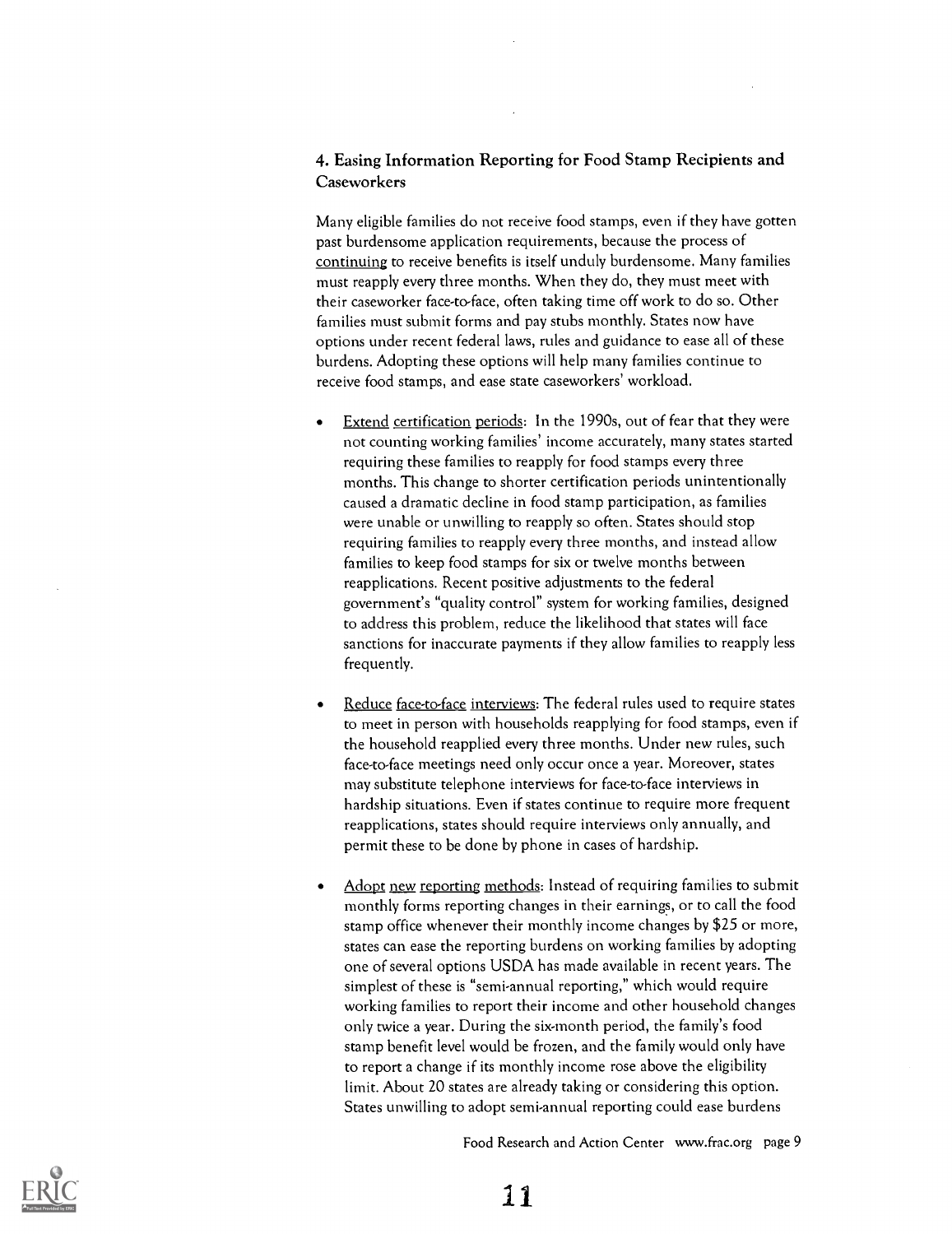on families in other ways, such as quarterly reporting or requiring reporting of only certain types of changes in income. Around 20 states take one of these two approaches.

#### Resources

- Annual and telephone interviews, 7 C.F.R. § 273.2(e) (to be implemented by 3/11/2002) and USDA, "Questions & Answers on the Final Rule on Noncitizen, Eligibility and Certification Provisions of PRWORA-Second Section," available at http://www.fns.usda.gov/fsp/menu/ncep\_q&as2.htm
- Semi-annual reporting, 7 C.F.R. § 273.12(a)(1)(vii) and USDA, "Questions and Answers on the Noncitizen Eligibility and Certification Provisions Final Rule," available at http://www.fns.usda.gov/fsp/menu/ncep\_q&as.htrn
- Universal quarterly reporting, USDA's January 2001 letter to program administrators, available at http://www.fns.usda.gov/fsp/menu/admin/welfare/universal\_quarte rly\_rpt.htm

#### 5. Expanding the Three Month Food Stamp Time Limit for Needy Jobless Adults Aged 18-50

Many low-income childless adults aged 18-50 who are laid off will be eligible for (at most) three months of food stamps unless their state takes action. The 1996 federal welfare law restricted able-bodied adults without children to only three months of food stamps in a 36 month period unless they are (1) working or in an employment and training program at least half time, or (2) participating in workfare for a required number of hours.

This rule is especially harsh and counter-productive in a recession, when many adults will be unable to find work despite their best efforts. Fortunately, states have several options under federal law to make sure the unemployed can continue to receive the food stamps they - and their local communities - need. Many states have not taken full advantage of these options.

- Geographic waivers: States can obtain from USDA waiver of the time limit in geographic areas of high unemployment or with insufficient jobs. Most states have requested waivers for certain counties or cities, but 13 have not. Even those states that have received some waivers should reconsider whether they have sought waivers for all areas that could be eligible. Many states have used only the Department of Labor's list of "labor surplus areas"; they could cover additional areas by using other measures of high unemployment.
- 15% exemptions: States may, in addition, exempt from the time limit 15 percent of persons not protected by a geographic waiver. Each year

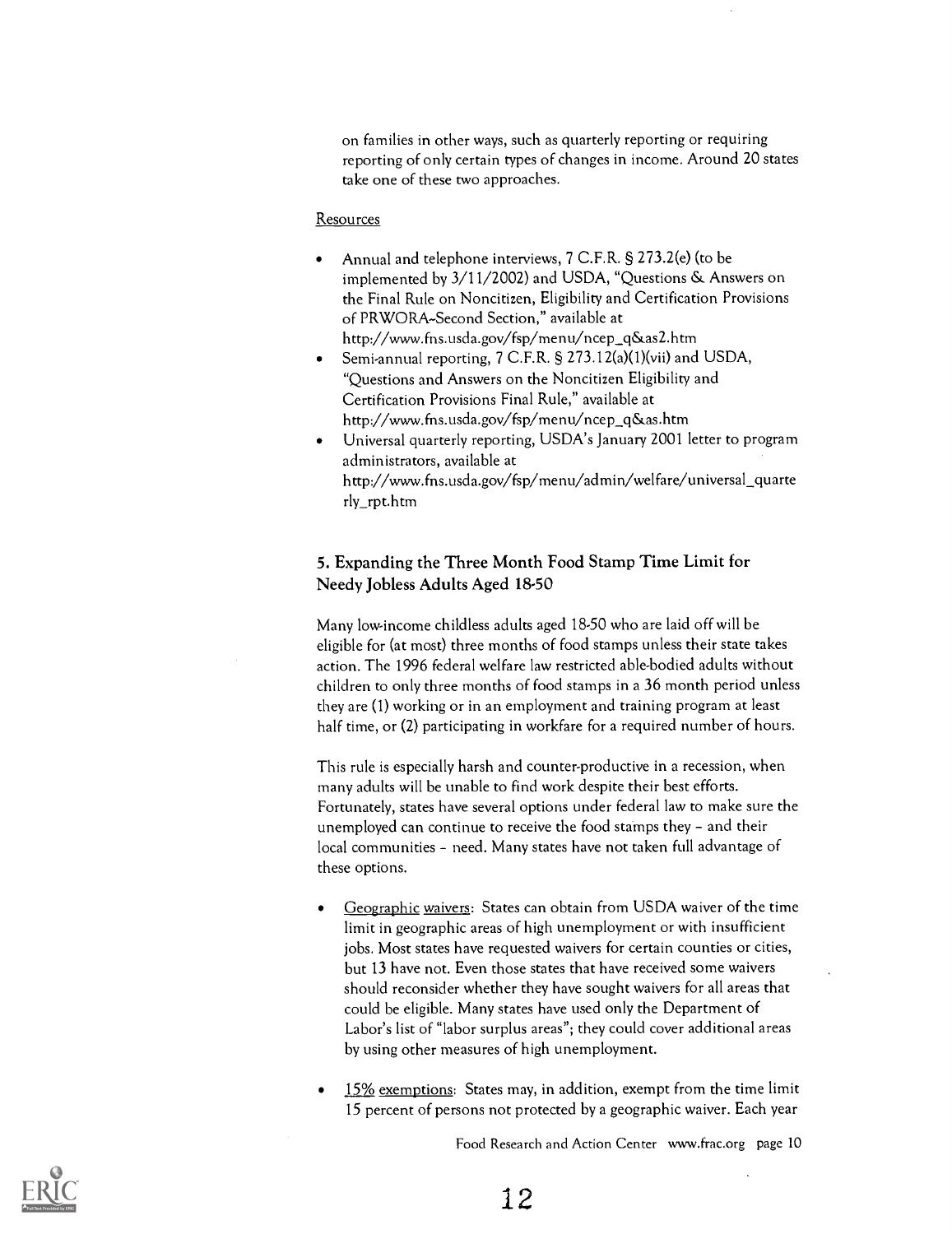USDA allocates a number of so-called "15% exemptions" to each state. States have unlimited discretion how to allocate the exemptions granted to them. USDA will not penalize states that provide too many exemptions in a year, but will merely reduce a future year's allocation of exemptions. Many states also can use unused exemptions from prior years.

- Employment  $\underline{\mathcal{S}}$  training programs: States may provide employment and training programs that allow individuals affected by the time limit to retain their eligibility for food stamps. Much of the 100% federal funding for these programs has gone unused.
- "Statewide fixed clocks": States may ease their administrative burdens as well as requalifying for food stamps more quickly some individuals who already used three months of benefits by measuring the 36 month period from a single fixed date for everyone in their state, rather than having a separate "rolling" period for each individual recipient.

#### **Resources**

- 7 U.S.C. § 2015(o) (3 month time limit); 7 C.F.R.§ 273.24 (15 percent exemptions); 7 C.F.R. § 273.7(d) (employment & training grants).
- USDA, "Guidance For States Seeking Waivers for Food Stamp Limits," available at http://www.fns.usda.gov/fsp/menu/admin/welfare/support/abawds page.htm
- FRAC and America's Second Harvest, "State Government Responses  $\bullet$ to the Food Assistance Gap," 2000, available at http://www.frac.org/html/publications/50state.pdf. This includes lists of states taking several of the above options.
- USDA "Tracking the 36-Month Period for Able Bodied Adults  $\bullet$ Without Dependents" (Sept. 1, 1999) and The Center on Budget & Policy Priorities, "Restarting the Clock on the Food Stamp Three-Month Cut-off", December 7, 2000, available at http://www.cbpp.org/12\_7\_00faCLCK.pdf. The Center also has short descriptions of the geographic waiver and 15% exemption rules at its web site, http://www.cbpp.org.

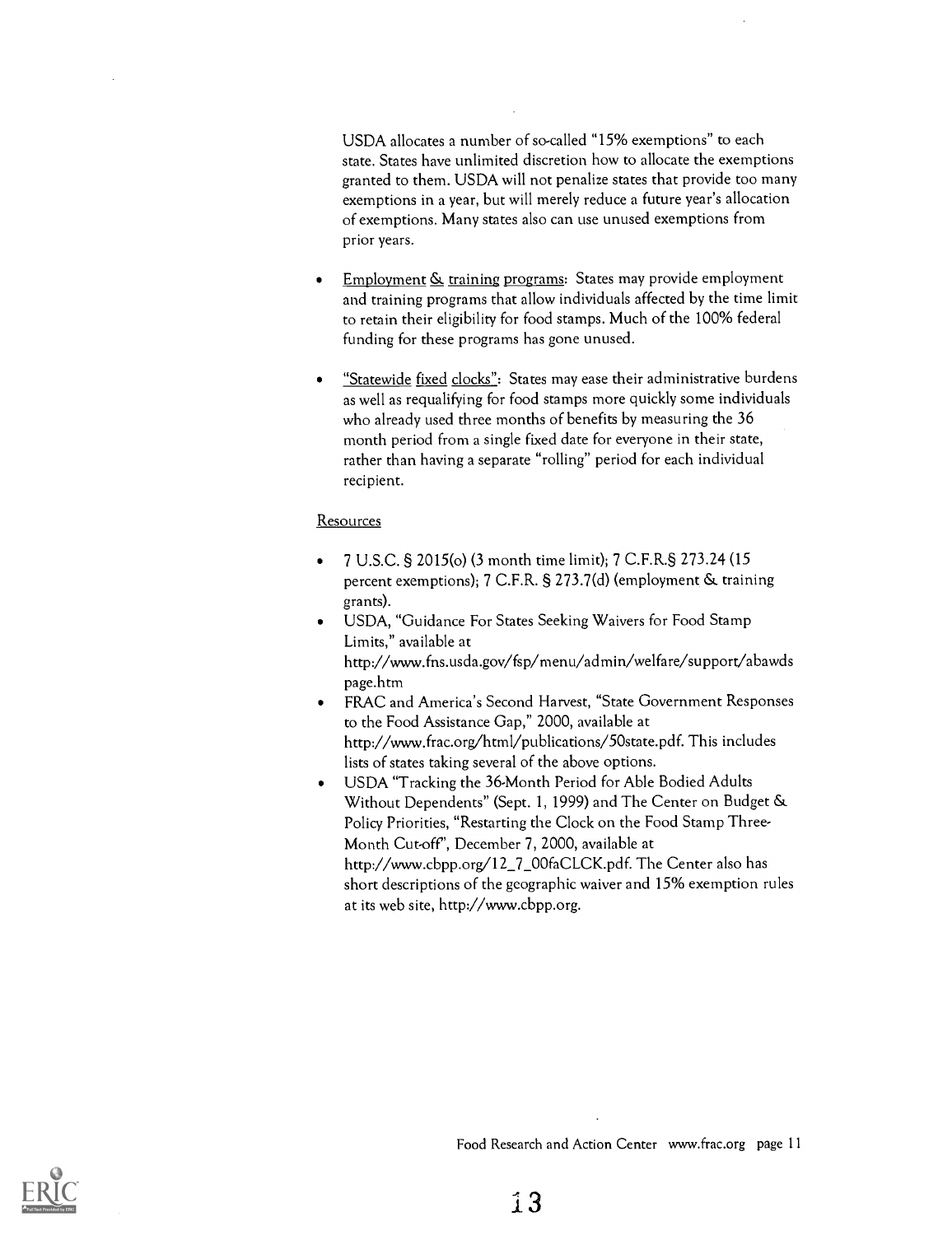#### 6. Increasing Food Stamp Benefit Amounts Via the Standa'rd Utility Allowance

A state may increase the amount of food stamps many of its households receive by adjusting the state's standard utility allowances (SUAs). An upward adjustment to a state's SUAs would increase benefits for as many as half of its food stamp recipients, at no state cost and generally with no legislative action needed. Although many states have increased their SUAs in recent years, not all states have taken advantage of this opportunity. The winter of 2001-2002, in the middle of a recession, is a particularly appropriate time to act.

The Food Stamp Program's formula for calculating benefit amounts provides a deduction from a family's gross income for "excess shelter" expenses - housing costs that are more than half a family's income after certain other deductions have been taken into account. This deduction increases a family's food stamp allotment because the formula provides more food stamps to families with less net income. Over 60 percent of food stamp households receive the excess shelter deduction.

A major component of a family's shelter expenses is utility payments. Rather than require all food stamp applicants to submit up-to-date bills detailing their utility costs, all states have adopted standard utility allowances, or SUAs - standardized amounts which most families may opt for in lieu of providing actual bills. Unless the family already receives the maximum excess shelter deduction (as is true of about 10 percent of households), an increase in countable shelter expenses through an increase in the SUA may increase the family's food stamp allotment. For example, if a state raised its SUA by \$30 (a fairly typical amount among states that have raised their SUAs recently), that would increase benefits \$9/month for many households. For a caseload of 150,000 households, and estimating that about a third of the households are using the excess shelter deduction, are not at the maximum, and use the SUA instead of actual bills, that would bring more than \$5 million/year additional benefits into the state.

States may choose their own methodology for setting and adjusting the SUAs, subject to USDA approval. Although states are required to review their SUAs annually, not all states have used that opportunity to determine whether their SUAs are truly reflective of recent increases in heating and electricity costs.

(Of course, a state need not adjust its SUA sooner than it otherwise would have if the SUA has been adjusted over the years and utility costs have temporarily declined below last year's levels.) One possible methodology is to compare a state's current SUA with the Consumer Price Index for Fuels and Utilities, which has increased in recent years. Alternatively, a state may survey utility companies' rates, use data from the state's utility

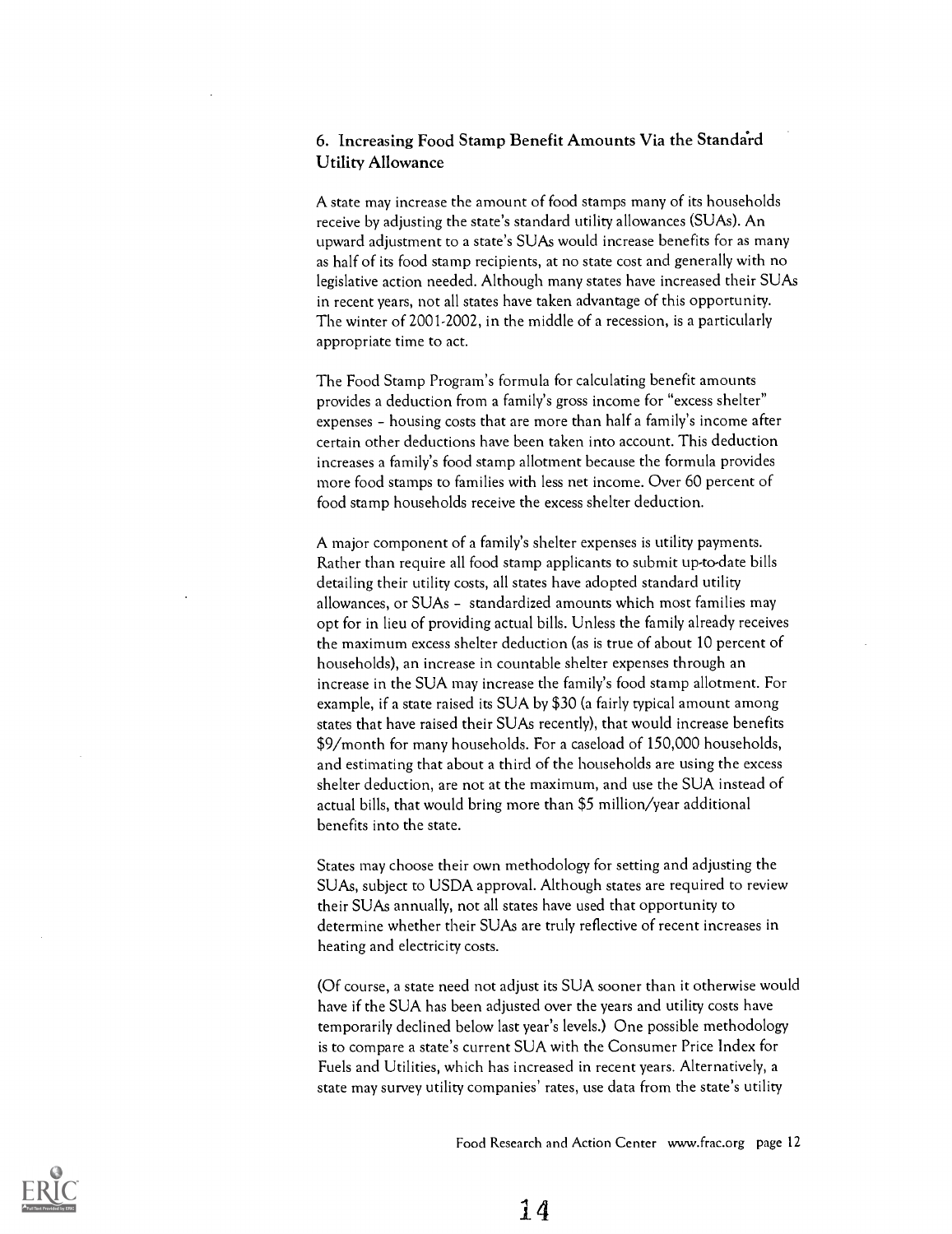regulator, or use its own data of food stamp recipients' utility costs. States may change the SUA or their methodology at any time.

#### Resources

- Standard Utility Allowance, 7 C.F.R. § 273.9(d)(6)(iii).
- Consumer Price Index for Fuels and Utilities, available at www.bls.gov/cpi/home.htm
- USDA chart of states' fiscal year 2002 SUAs, and whether their use is mandatory, available at www.fns.usda.gov/fsp/menu/admin/certification/support/suaalpha. htm
- USDA chart of states' current year and prior year heating and cooling  $\bullet$ SUAS, available at www.fns.usda.gov/fsp/menu/admin/certification/support/suascurre ntprior.htm

#### 7. Making Sure Low-Income Families with Cars or Other Modest Assets Can Receive Food Stamps

The Food Stamp Program is generally restricted to households with very few or no assets: a family is usually ineligible if it has a car worth more than \$4,650, or retirement savings or other assets of more than \$2,000. These limits force many low-income families, and especially newlyunemployed families, to make terrible choices: if they want food stamps to feed their children, they must sell their car - which may be needed in a job hunt or to make future employment possible - and must cash in even meager retirement savings (often paying a penalty to do so).

New state options, however, allow a state to exclude the value of one or more cars, or even eliminate the asset restrictions altogether for most households. Adopting these options allows more households to receive food stamps, at no state cost. Although many states have already adopted one of these options, as of late 2001, 16 states still impose the strict federal vehicle and asset rules.

Borrowing a better vehicle rule from a TANF assistance program: Many states, recognizing that ownership of a reliable car may be a family's key to moving from welfare to work, have liberalized the vehicle rules in their TANF (cash welfare) programs. Under a law Congress passed in 2000, states may now adopt the same rule that they apply in their cash TANF program in the Food Stamp Program, if that rule is more generous. They may also borrow for all families for food stamp purposes the vehicle rule that they use in another program (e.g., child care) funded with TANF assistance; if the other program has no asset test, the state may eliminate all vehicle restrictions in its Food Stamp Program this way. As of the end of 2001, 25 states were

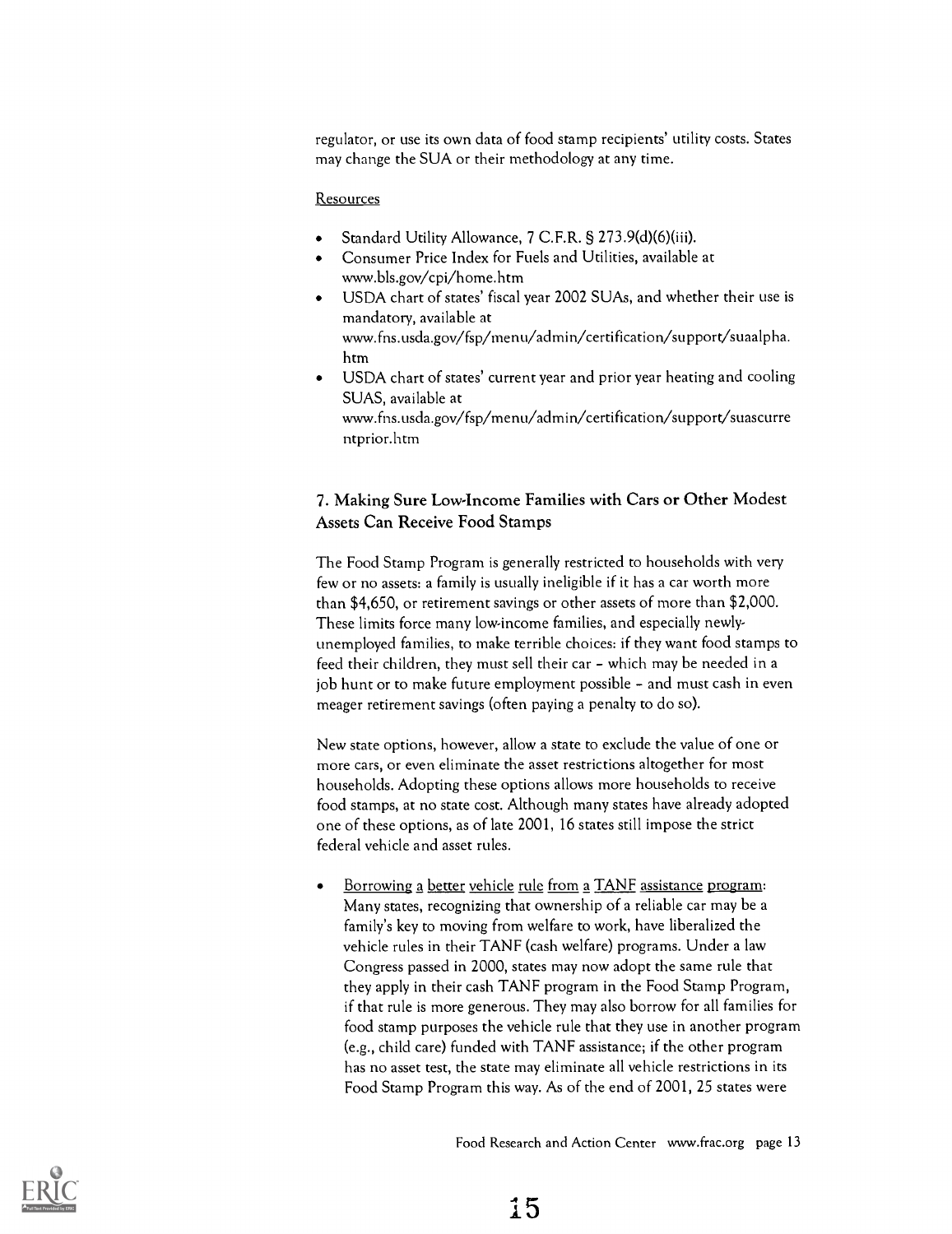borrowing the vehicle rule from their welfare programs; three were adopting a rule from another TANF-funded program.

Modify or eliminate the asset test via "categorical eligibility": The Food Stamp Program has long recognized that, because families who receive a means-tested government benefit already have been determined to be needy, the Food Stamp Program need not impose an additional asset test on them: they are "categorically eligible." This has been most typically applied when families are receiving cash TANF or Supplemental Security Income. Federal regulations now make clear that the households authorized to receive other services or benefits mostly funded with federal TANF funds (or state TANF maintenance-of-effort funds) are also categorically eligible for food stamps, and hence not subject to the Food Stamp Program's asset rules. By providing food stamp applicants with a service or benefit funded with TANF funds - such as a pamphlet describing services available to needy families, or the offer of case management services  $\sim$ a state may make all such applicants (or particular types of households) categorically eligible. Six states have used categorical eligibility to disregard the value of all vehicles for at least some households.

#### **Resources**

- 7 U.S.C. § 2014(g)(2)(D) (borrowing from TANF programs); Categorical Eligibility, 7 C.F.R. § 273.2(j)(2)(i).
- USDA, "TANF Vehicle Rules," available at www.fns.usda.gov/fsp/menu/admin/welfare/support/tanfvehiclerule s.htm
- USDA, "Questions and Answers on Categorical Eligibility and Vehicles," available at www.fns.usda.gov/fsp/menu/admin/welfare/support/q&aoncatel&v ehicles.htm
- Center on Budget & Policy Priorities, "States' Vehicle Asset Policies in the Food Stamp Program," November 7, 2001, available at http://www.cbpp.org/7\_30\_01fa.htm.

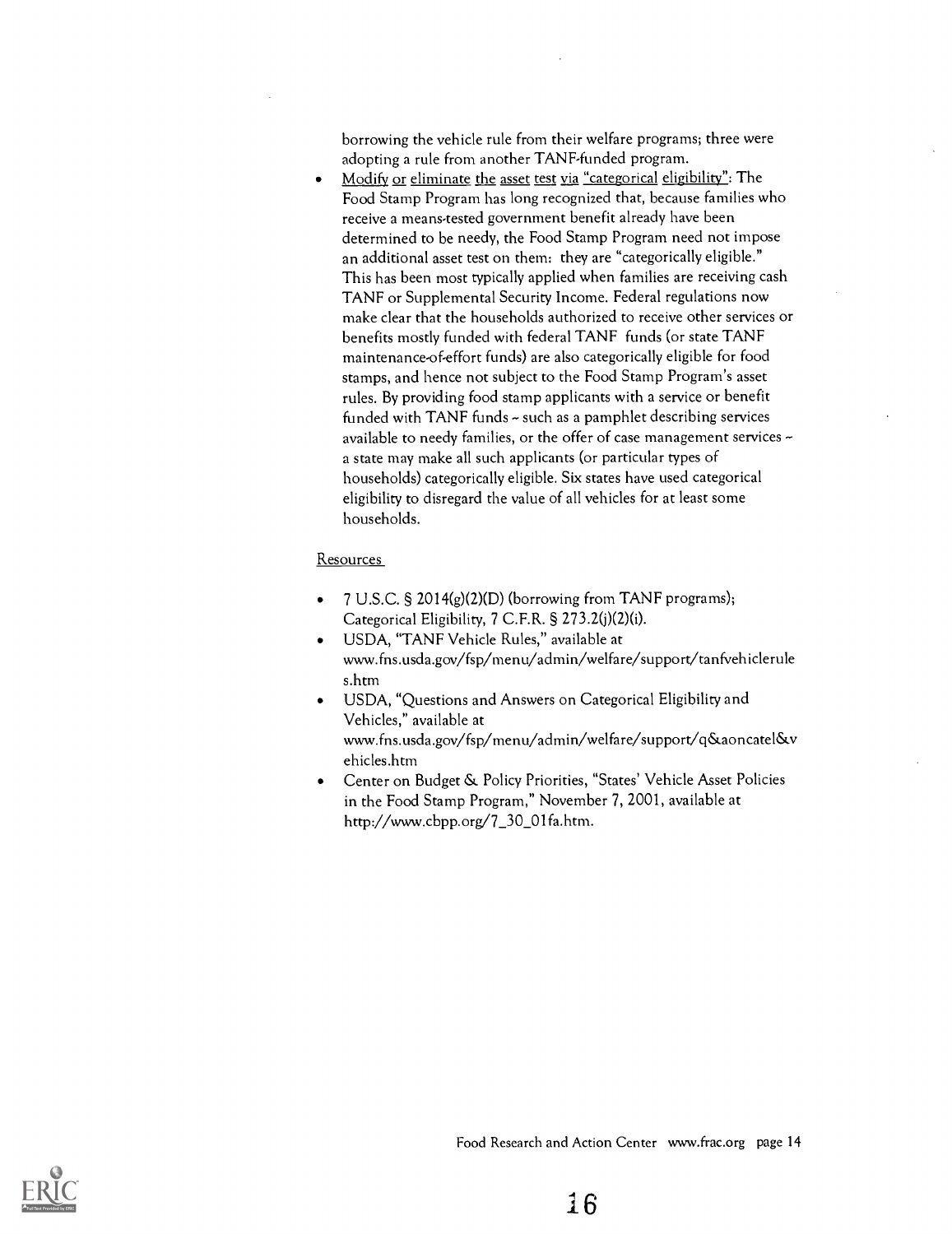#### 8. Improving Food Stamp Benefit Allotments for Immigrant Families

States can boost food stamp benefit allotments for immigrant families by adopting certain benefit calculation rules. Federal rules allow states to exclude the income of ineligible legal immigrants when computing food stamp benefit allocations for eligible legal immigrants or U.S. citizens who reside with the ineligible legal immigrants.

Many states are already prorating the income of these ineligible immigrants. However, this new option to exclude income entirely is an important additional opportunity to allow low-income families to get even more food on the table and helps the state in two ways: it reduces paperwork and error rates; and it brings federal funds into the state economy (federal funds pay 100 percent of the cost of the food stamp benefits that are spent at the store).

This is possible because the amount of food stamps that any household receives depends on its countable income. The lower the household income, the higher the food stamp benefit. Extrapolating from a recent Oregon study, using the immigrant option could bring in half a million food stamp dollars in a year for each 1000 households involved. The Oregon study showed that a hypothetical immigrant household (containing two ineligible adults, one working full-time and the other part time at minimum wage jobs, and two eligible children) would receive an increase from \$187 to \$238 in food stamps per month if Oregon took full advantage of federal dollars under USDA immigrant benefit calculation rules.

States may take this option through administrative or legislative action. Food Stamp regulations specify that states can choose to disregard the income of household members whom the Personal Responsibility and Work Opportunity Reconciliation Act (PRWORA) of 1996 made ineligible for food stamps. Most legal immigrants lost eligibility for federal food stamp benefits under the PRWORA in 1997. Congress mandated partial restoration in the Agricultural Research, Extension and Education Reform Act of 1998 (and is currently considering further restorations), and some states are purchasing federal food stamp coupons for immigrants. However, most needy legal immigrants remain ineligible for federal food stamps.

A state that takes this option must: 1) count all of the ineligible immigrant's resources in determining whether the household meets the resource test (as opposed to the income test); 2) count none of his or her ineligible income and deductible expenses; 3) count any money payment made by the ineligible immigrant to at least one eligible household member; and 4) cap the resulting benefit amount for the eligible members at the allotment amount that the household would receive if the ineligible immigrant was still an eligible household member, so that households

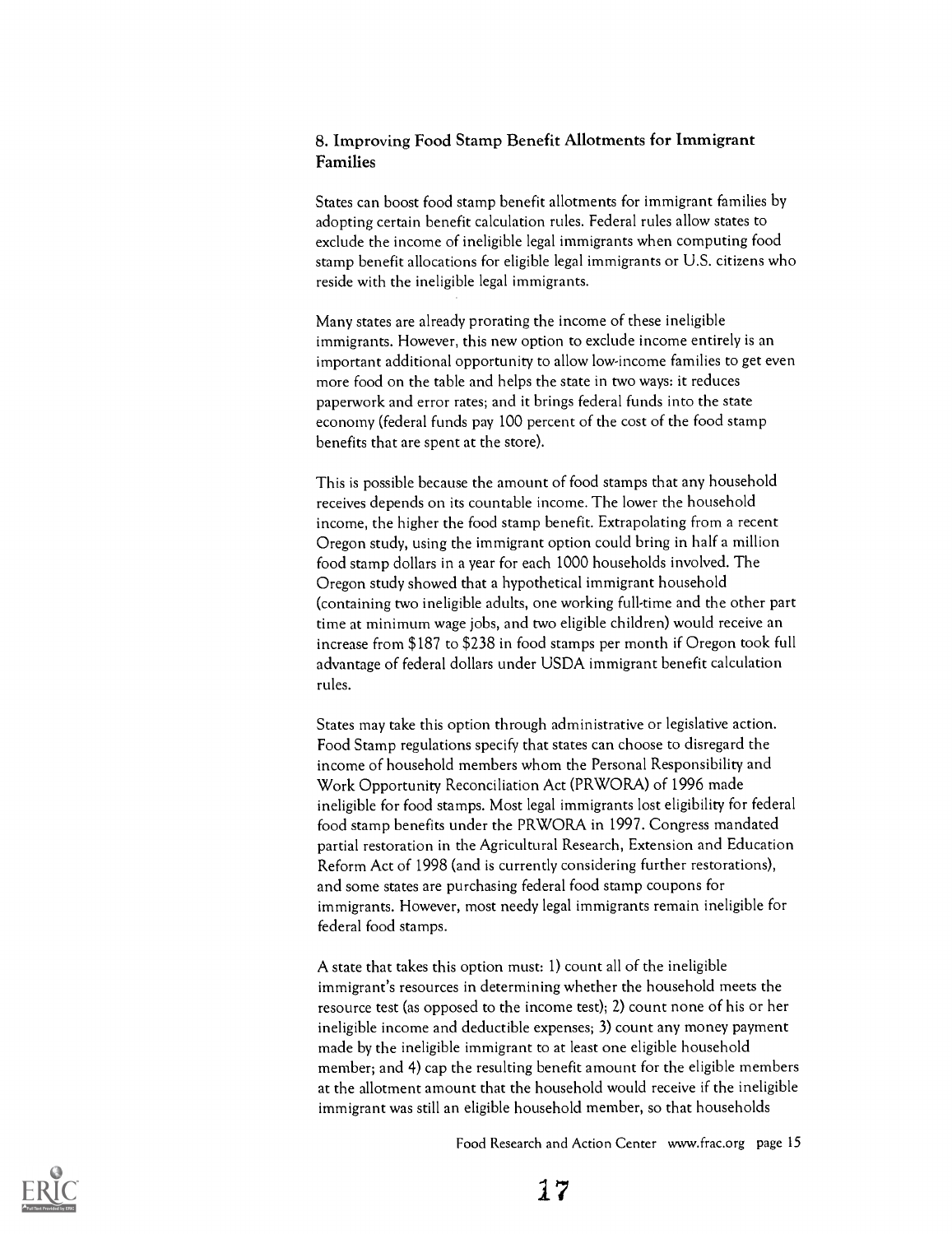with ineligible immigrant members do not receive more benefits than similarly situated households in which all members are U.S. citizens or eligible immigrants. Each of these steps is no more complex and in some cases easier for the state and caseworkers than following the income counting option that is less favorable to immigrant households.

#### Resources:

FRAC, Food Stamps for Legal Immigrants Resource Center, available at

http://www.frac.org/html/news/immigrant\_indexnovember2001.ht ml

- Food Stamp Program, 65 Fed. Reg. at 70207 (November 21, 2000) (to be codified at 7 C.F.R. § 273.11(c)), available at http://www.access.gpo.gov/su\_docs/fedreg/a001121c.html
- Oregon Center for Public Policy, Restoring Food Stamp Benefits To Immigrants and Refugees in Oregon (2001), available at http://www.ocpp.org/2001/es010316.htm

#### 9. Helping Homeless Persons and Persons With Past Drug Convictions Make a New Start

In a recession, as jobs become harder to find, life becomes still more difficult for two groups of individuals already struggling to get by: (1) homeless people and (2) individuals with drug convictions trying to make a new start in life. For homeless persons, states may develop a "standard homeless shelter deduction" which will increase many homeless individuals' food stamp allotment. For individuals struggling to start a new life after a conviction for a felony drug offense, states may enact legislation to enable such persons to receive food stamps.

- Standard homeless shelter deduction: Almost by definition, most homeless individuals do not make regular rental payments that they can verify to the food stamp office, and thereby receive the benefit of the food stamp program's deduction for certain shelter costs. Nonetheless, many homeless individuals do have income and do incur costs of obtaining shelter: they may make irregular payments to friends or family members who take them in occasionally, or they may be obligated to pay a proportion of their income to a homeless shelter. States have the option of providing a standard homeless shelter deduction, of up to \$143/month, to homeless households that incur any shelter expenses. Providing such a deduction would increase many homeless individuals' food stamp allotments. The standardized deduction would also ease the paperwork burdens on state caseworkers.
- Restoring eligibility for people with felony drug convictions: The 1996 federal welfare law barred for life any individual with a felony drug

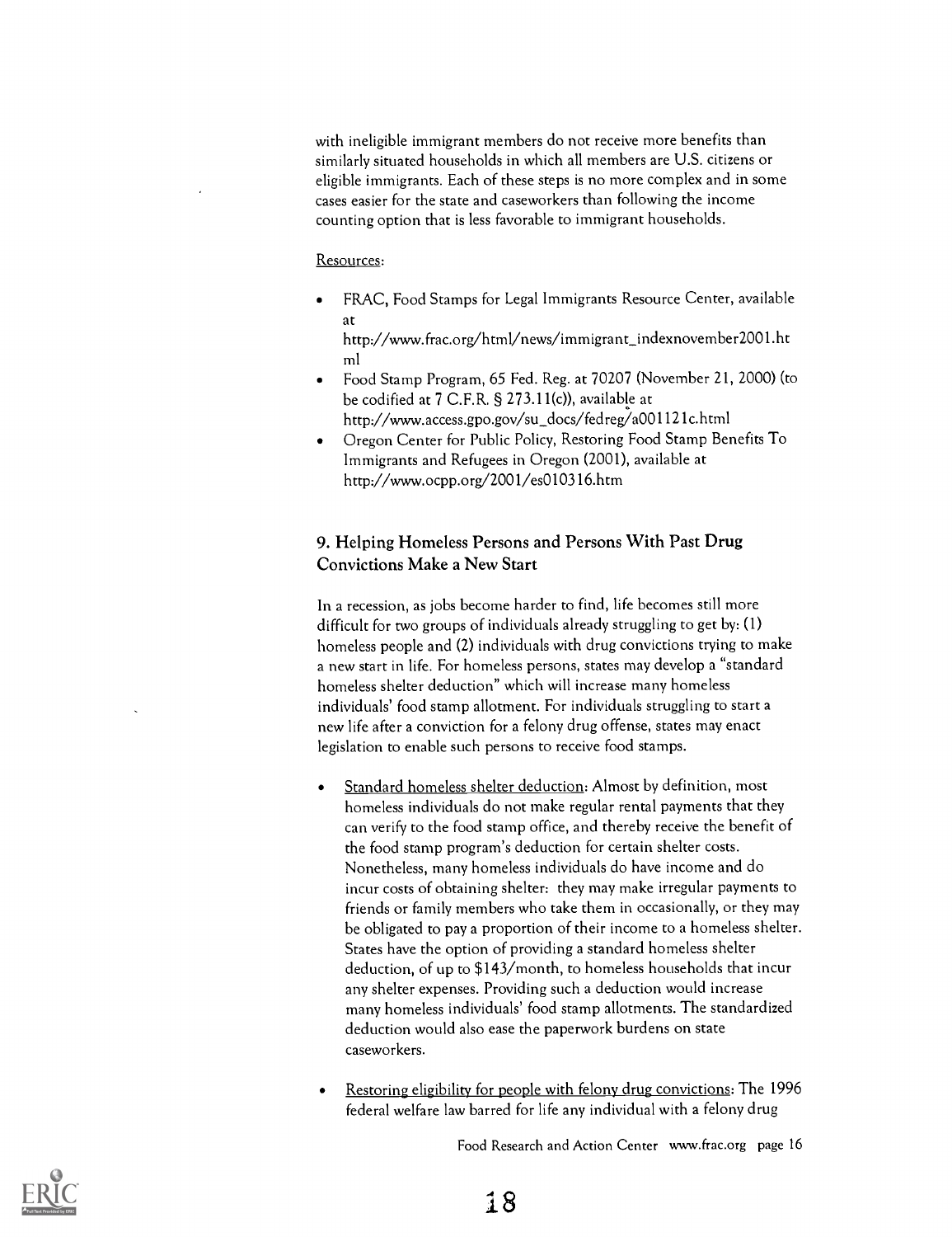conviction for conduct occurring after August 22, 1996 from receiving TANF cash welfare benefits or food stamps. The law allows states to opt out of this harsh provision, in whole or in part. A recent study of women affected by this law in Pennsylvania found that the overwhelming majority of the women had no prior drug convictions, and their felony convictions were for very small quantities of drugs (often only \$5 or \$10 worth). The study also found that the women had begun their.drug usage when they were very young, often in direct response to sexual and/or physical abuse. Their inability to receive food stamps (or welfare benefits) impeded their ability to recover from their addictions, and increased the likelihood of recidivism or placement of their children in foster care.

States should ameliorate the harsh impact of this arbitrary disqualification through state legislation. Twenty-nine states, including New York, New Jersey, Illinois, Connecticut and Ohio, have eliminated the ban or modified it (by, for example, lifting the ban for those participating in drug treatment programs). By restoring eligibility for these individuals, states also help in-patient drug treatment centers, which frequently rely on their residents' food stamps to purchase food.

#### **Resources**

- Standard homeless shelter deduction, 7 C.F.R. § 273.9(d)(6)(i).
- Felony drug ban, 21 U.S.C. §862a.
- Center for Law and Social Policy, "Some Days Are Harder Than  $\bullet$ Hard: Welfare Reform and Women With Drug Convictions in Pennsylvania," (1999), available at

http://www.clasp.org/pubs/tanfstate/somedays/somedays.pdf

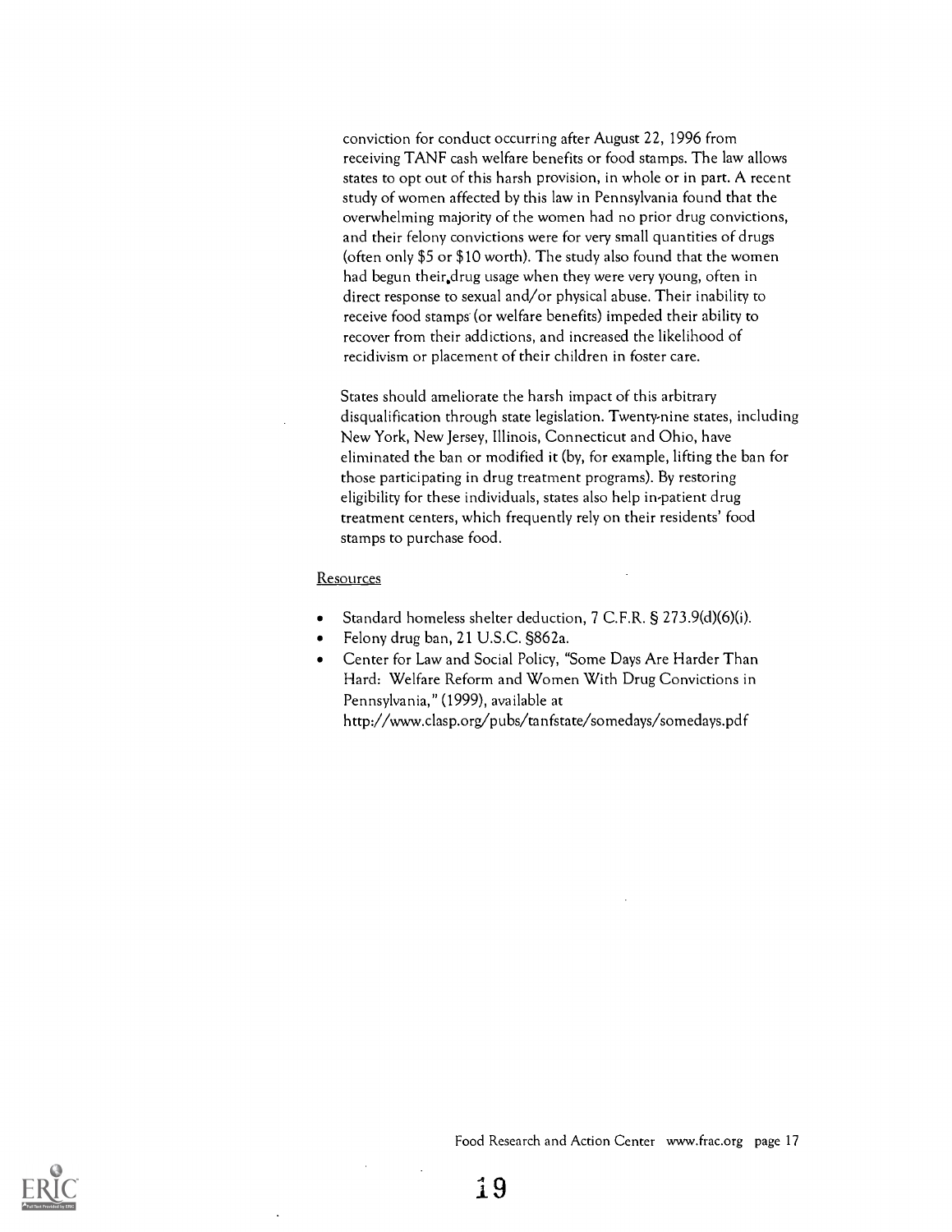#### Child Nutrition

#### 10. Increasing Participation by Low-income Children in the School Breakfast and Lunch Programs

Increasing participation in school meals programs helps children, families, schools and communities. It helps ensure that students, especially lowincome children, eat nutritious meals and begin each school day ready to learn. It helps families stretch their limited food budgets. And federal funds for school meals support schools and communities even while states are cutting their budgets. All school meals served under the School Breakfast Program and the National School Lunch Program receive some level of federal support. Federal reimbursements are highest for free or reduced-price school meals served to low-income students.

Currently only about 40 percent of the number of students who receive free and reduced price lunches receive free and reduced price breakfasts. If all states just raised the participation rate of low-income students in the School Breakfast Program to the level of the five top-performing states during the 2000-01 school year, an additional \$300 million in federal funds for school breakfasts would be available to schools for purchasing food and hiring staff. (These numbers can be found in FRAC's School Breakfast Scorecard, http://www.frac.org/html/news/112701.html) Two efforts that can quickly and significantly increase participation in these programs are:

Expanding Direct Certification: Direct certification streamlines the school meal application process for both families and schools by allowing students from households that participate in Food Stamps, Temporary Assistance to Needy Families (TANF), or other programs designated by the state, to qualify for free school meals without filling out separate school meal applications. In direct certification, schools cross-reference their student files (taking precautions to ensure students' privacy) with participant files at the other programs. Currently, all states and the District of Columbia implement some form of direct certification, with most implementing it statewide. About two-thirds use TANF applications, and almost all use Food Stamp applications for direct certification. Schools then notify the eligible households that their children qualify for free school meals. In some states, parents or legal guardians must sign and return the notification letters in order for their children to receive free school meals. However, in most states, parents or legal guardians notify their schools only if they do not want their children to receive free school meals. Direct certification feeds children and reduces schools' administrative costs for gathering and approving school meals applications. School districts that have not used direct certification in the past should utilize it now. And, because the recession is causing many families who were not eligible for free school meals at the start of the school year to be eligible now, those districts that already use direct



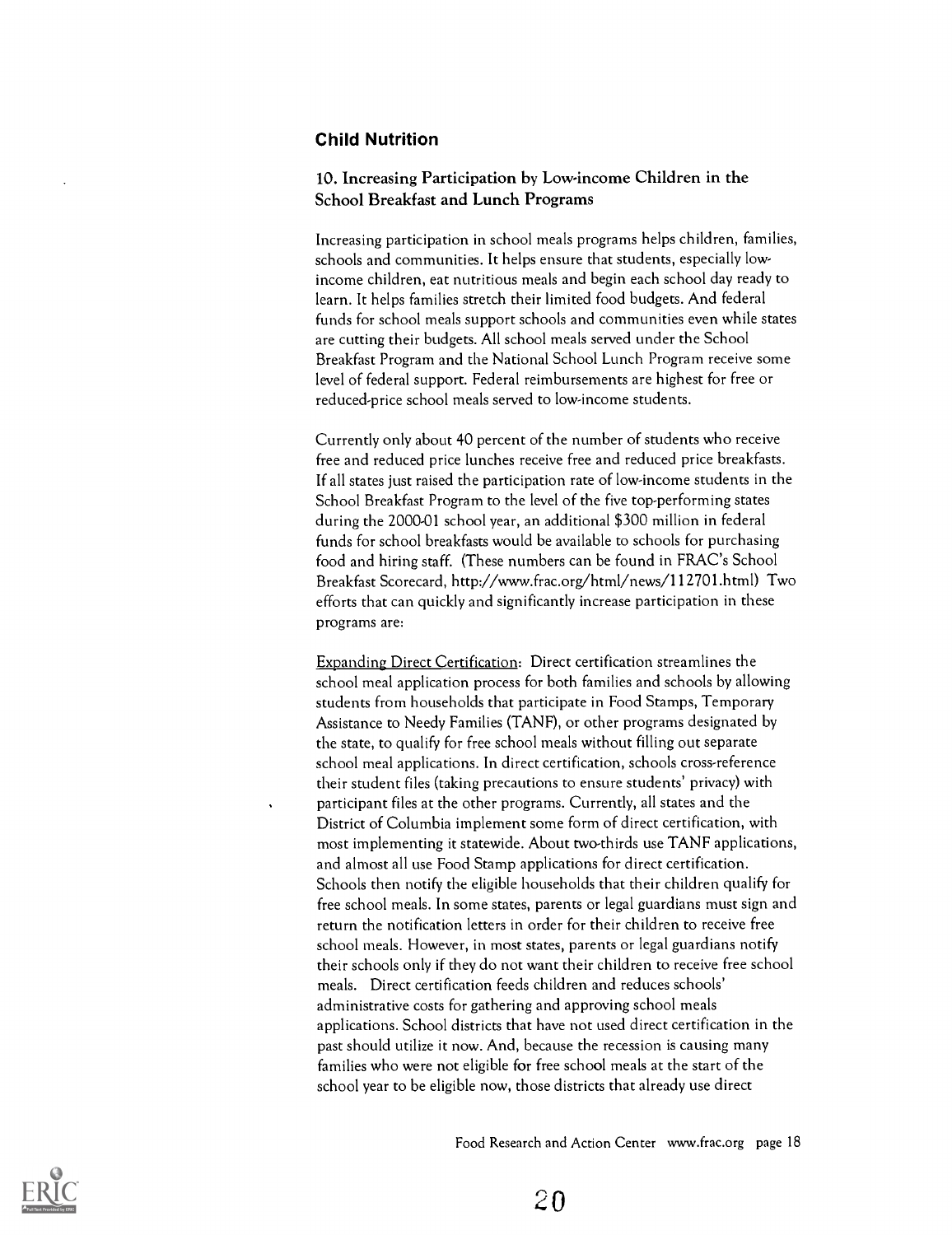certification should utilize it more often during the school year in order to reach families as they lose employment or wages.

Increasing Outreach to Parents, Students and the Public: With many who were not eligible for free or reduced-price meals at the start of the school year eligible now, it is imperative that schools periodically remind parents of the availability of free and reduced-price meals, and that they may apply for them at any time during the school year. Schools can communicate with parents via school newsletters, menus sent home with their children, notices enclosed with report cards, and PTA meetings. Schools can also do outreach to students through school newspapers, teachers and coaches, and cafeteria promotions and prizes. There are also many effective ways to educate the public about the availability and benefits of school meals: op-ed pieces, articles and announcements in local and ethnic newspapers, house of worship bulletins and pennysavers; and public service announcements and advertisements for television, radio, public transportation, billboards, milk cartons, and grocery bags.

#### Resources:

- FRAC, School Breakfast Program Fact Sheet, available at http://www.frac.org/html/federal\_food\_programs/programs/sbp.ht ml
- FRAC, School Lunch Program Fact Sheet, available at http://www.frac.org/html/federal\_food\_programs/programs/nslp.ht ml
- FRAC, brochure explaining to parents that they can apply for free and reduced price meal eligibility for their children at any time during the school year (e.g., after a reduction in income), available at http://www.frac.org/html/news/brochure012202.pdf
- Direct Certification, Child Nutrition Programs, 7 C.F.R. § 245.6 (2002), available at http://www.access.gpo.gov/nara/cfr/cfrhtml\_00/Title\_7/7cfr245\_00 .html
- USDA, Eligibility Guidance for School Meals Manual, available at http://www.fns.usda.gov/cnd/lunch/F&RP.Application.Process/Def ault.htm.
- A list of state agencies administering the federal child nutrition programs, available at http://www.fns.usda.gov/cnd/contacts/statedirectory.htm.

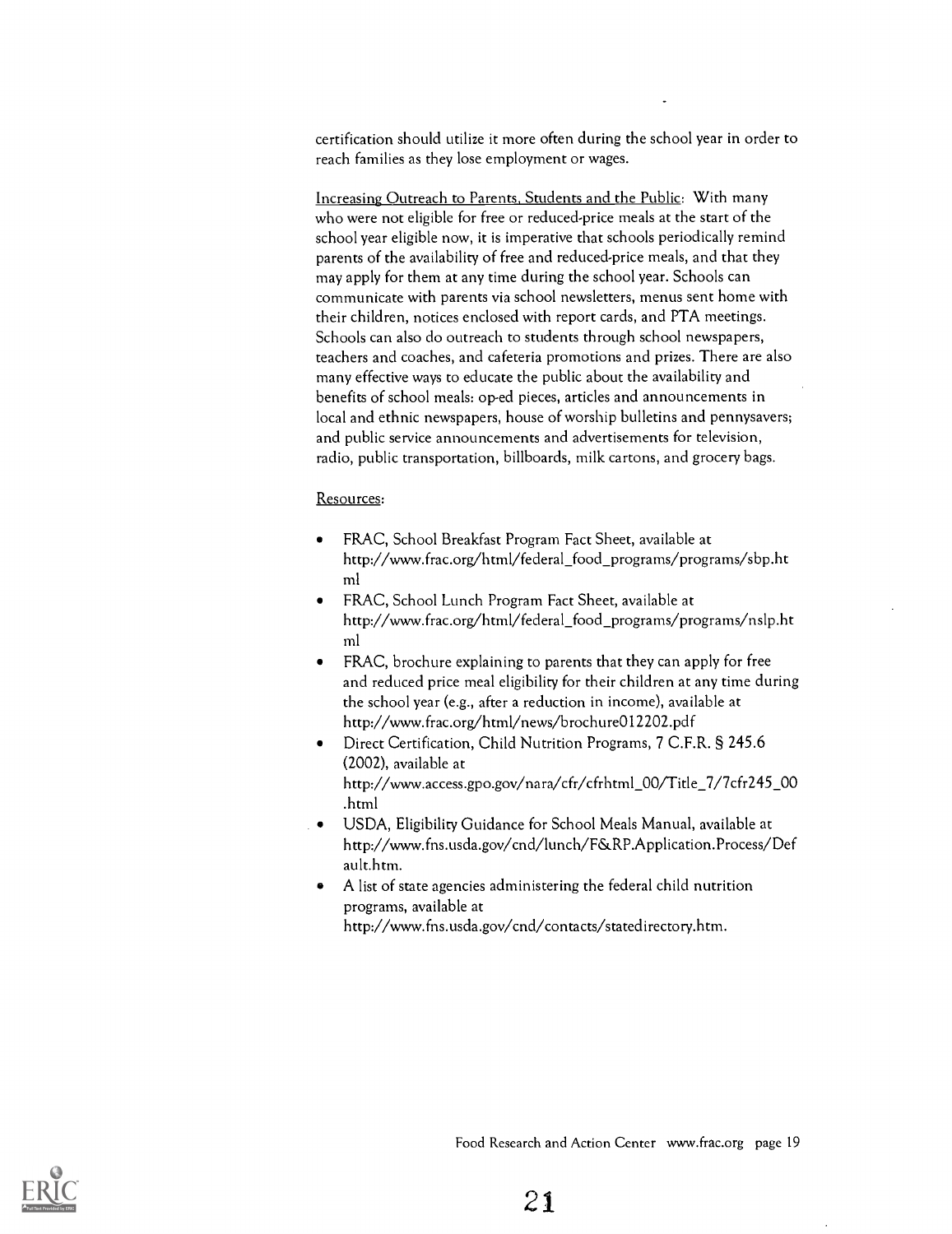#### 11. Ensuring that Schools in Low-income Neighborhoods Receive "Severe Need Payments" - the Maximum School Breakfast Program Reimbursement

"Severe need payments" are extra federal dollars that can go to school breakfast programs in schools that serve a high proportion of low-income students. As school budgets are squeezed during this recession, the increased federal funds that can be provided through severe need payments are more important than ever. And as families lose wages and employment, more schools will qualify for severe need payments. These higher reimbursements for school breakfasts target federal money to those schools and children that are most in need of financial support.

Severe-need schools are those that serve 40 percent of breakfasts at free or at reduced-price rates. For the 2001-02 school year, severe need schools are reimbursed \$1.37 per free and \$1.07 per reduced-price breakfast, which is up to 22 cents higher per meal than the normal reimbursements for free and reduced-price school breakfasts. (Schools in Alaska and Hawaii receive slightly higher school meal reimbursements than other states.) Children from families with incomes at or below 130 percent of the federal poverty level are eligible for free school breakfast. Those with incomes between 130 and 185 percent of the poverty level are eligible for reduced-price meals. For the period from July 1, 2001 to June 30, 2002, 130 percent of the federal poverty level for a family of four is \$22,945; 185 percent is \$32,653.

Currently, about 65 percent of the breakfasts served in the School Breakfast Program receive severe need payments. According to the U.S. Department of Agriculture, however, many additional schools eligible for severe need payments for breakfasts are not receiving them. All schools that qualify for severe need payments should be encouraged to claim these higher reimbursement rates. In order to do so, they must show the state agency through cost accounting that the regular school breakfast reimbursement is not sufficient to cover the costs of serving breakfast. While this sounds complicated, tens of thousands of schools around the country are doing it.

#### Resources

- USDA, Notice of Severe Need Payment Levels, Child Nutrition Programs, 66 Fed, Reg. 34,146 (June 27, 2001), available at http://www.access.gpo.gov/su\_docs/fedreg/a010627c.html.
- A list of state agencies administering the federal child nutrition programs is available at http://www.fns.usda.gov/cnd/Contacts/StateDirectory.htm.

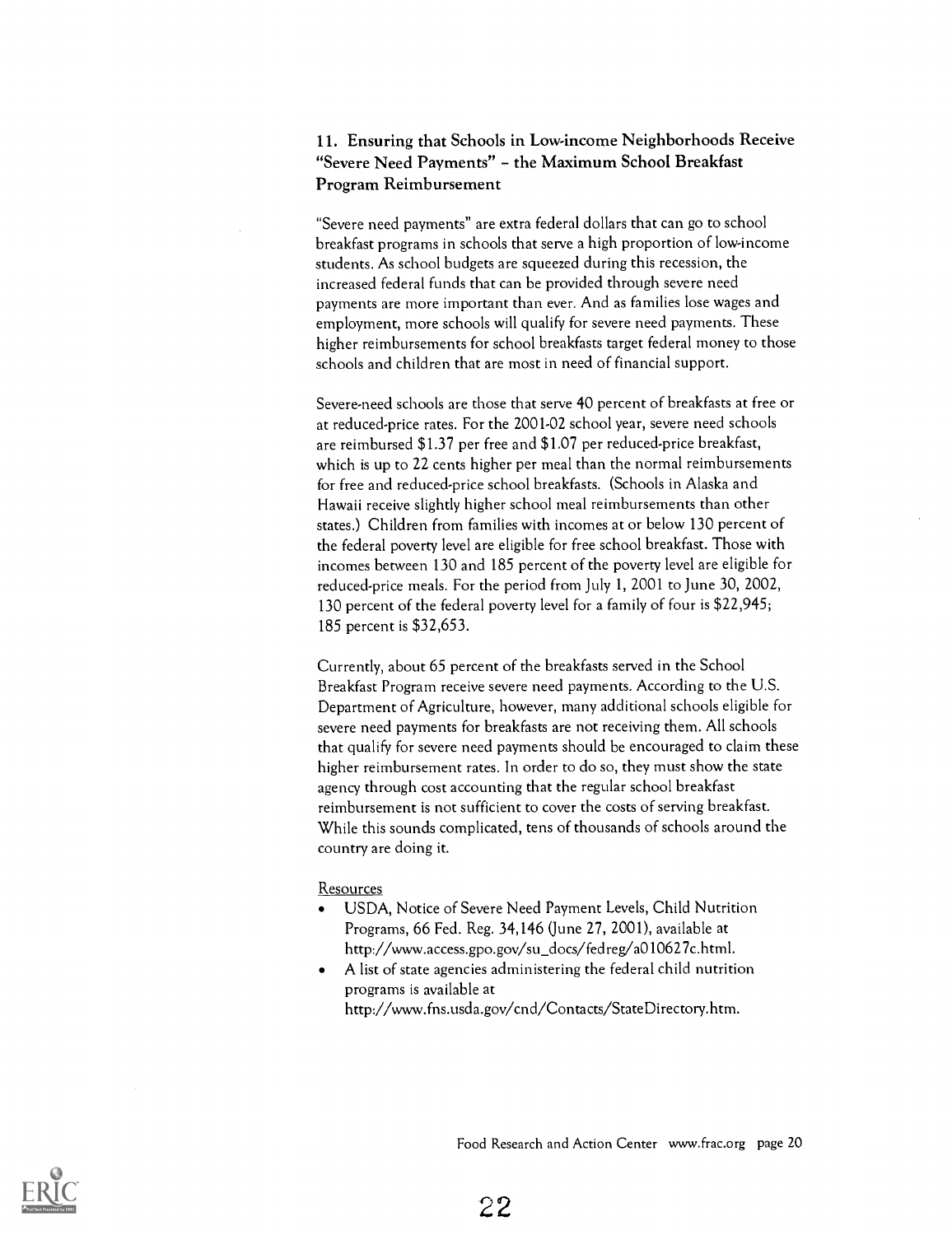#### 12. Expanding the Number of Afterschool Programs that Use Federal Funds to Offer Nutritious Snacks and Suppers

States can dramatically expand the number of afterschool programs that offer children snacks and suppers by using provisions of the federal National School Lunch Program and Child and Adult Care Food Program. Recent changes in these federal programs help meet the nutritional needs of more low-income children after school and support afterschool programs, which play an important role in decreasing juvenile crime and providing educational and enrichment activities during out-ofschool time.

The snack and supper funds that the federal child nutrition programs offer require no state or local matching funds. While the amount of reimbursement for each snack is modest, the funds add up quickly: the typical afterschool snack reimbursement (57 cents per snack), if the school year is 180 days, amounts to \$102 per child each year. Increasing participation by 5,000 children in the state means more than \$1/2 million per year in new federal funds. Afterschool programs that serve suppers can receive as much as \$376 in addition, per child per year. Increasing supper participation by just 3,000 children means more than \$1 million additional federal funds.

There are several proven strategies to boost afterschool food participation:

- Conduct Outreach to Afterschool Programs and Provide Technical Assistance: States should ensure that all afterschool programs know about the funding available and how to apply. States can promote the program inexpensively, piggybacking on other regular communications with schools, local government agencies, and nonprofits that operate afterschool programs. State child nutrition agencies also should provide technical assistance to afterschool programs on how to use the nutrition funds.
- Involve Other State Agencies Working with Afterschool Programs: Many states are allocating more funds to support afterschool programs, involving a variety of agencies in direct contact with these programs. A state can set up an interagency task force (including the child nutrition agency, the licensing bureau and the afterschool program grant-making agencies) to promote participation in the afterschool nutrition programs.
- Assure that Publicly-Funded Afterschool Programs Are Using Available Federal Nutrition Funds: Governors are often instrumental in making afterschool funding a priority. A budget office or gubernatorial instruction that organizations receiving state funds to operate afterschool programs participate in the federally-funded afterschool snack programs would substantially increase participation, bring additional revenue into the state, and help ensure that programs receiving state funds are more sustainable.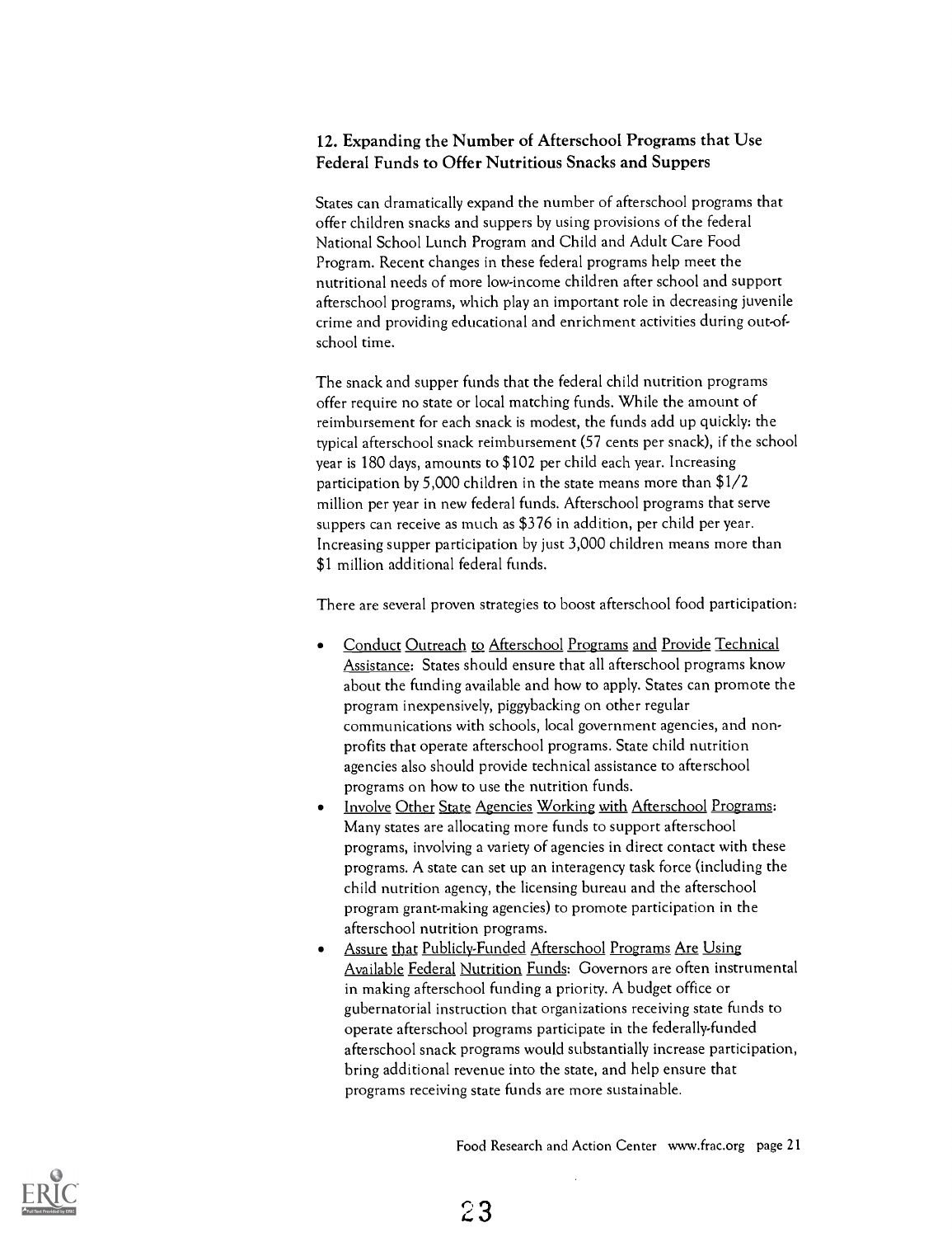Decrease Paperwork for Programs that Serve Afterschool Snacks: Since this program is administered at the state level, states have some discretion in developing applications and paperwork requirements. States can re-evaluate their paperwork requirements to ensure the least amount of red tape.

#### Resources:

A list of state agency contacts and additional information on  $\bullet$ afterschool snacks is available at http://www.frac.org/html/building\_blocks/bblox\_index.htm

#### 13. Expanding the Availability of the Summer Food Service Program

The Summer Food Service Program is designed to take the place of the National School Lunch Program during the summer, when hungry children are not in school, and helps schools, local public agencies and non-profits provide meals to low-income children who may not get good nutrition otherwise. Many families do not have the resources necessary to provide adequate nutrition to their children when school meals available during the academic year end as summer vacation begins. The summer food program helps local sites feed children up to two meals per day (receiving a maximum reimbursement of \$3.80 per child per day). Each month that 10,000 children are fed every weekday through the Summer Food Service Program, more than three quarters of a million federal dollars come into the state and stimulate the economy.

There are a number of ways states can expand the availability of this program:

- Take Advantage of Two New Decreased Paperwork Options:  $\bullet$ 
	- 1. Schools and Local Public Agencies (in Alaska, Arkansas, Idaho, Indiana, Iowa, Kansas, Kentucky, Nebraska, New Hampshire, North Dakota, Oklahoma, Puerto Rico, Texas and Wyoming): These jurisdictions, which USDA data and FRAC analysis previously had shown to suffer from particularly low participation in the summer food program, now can take advantage of a change in the law which helps their schools and local public agencies reduce the paperwork associated with participating, makes it more economically feasible and easier for sponsors to operate the program, and provides a tremendous opportunity to attract new sponsors. These jurisdictions should make sure every potential sponsor knows about the new opportunity.

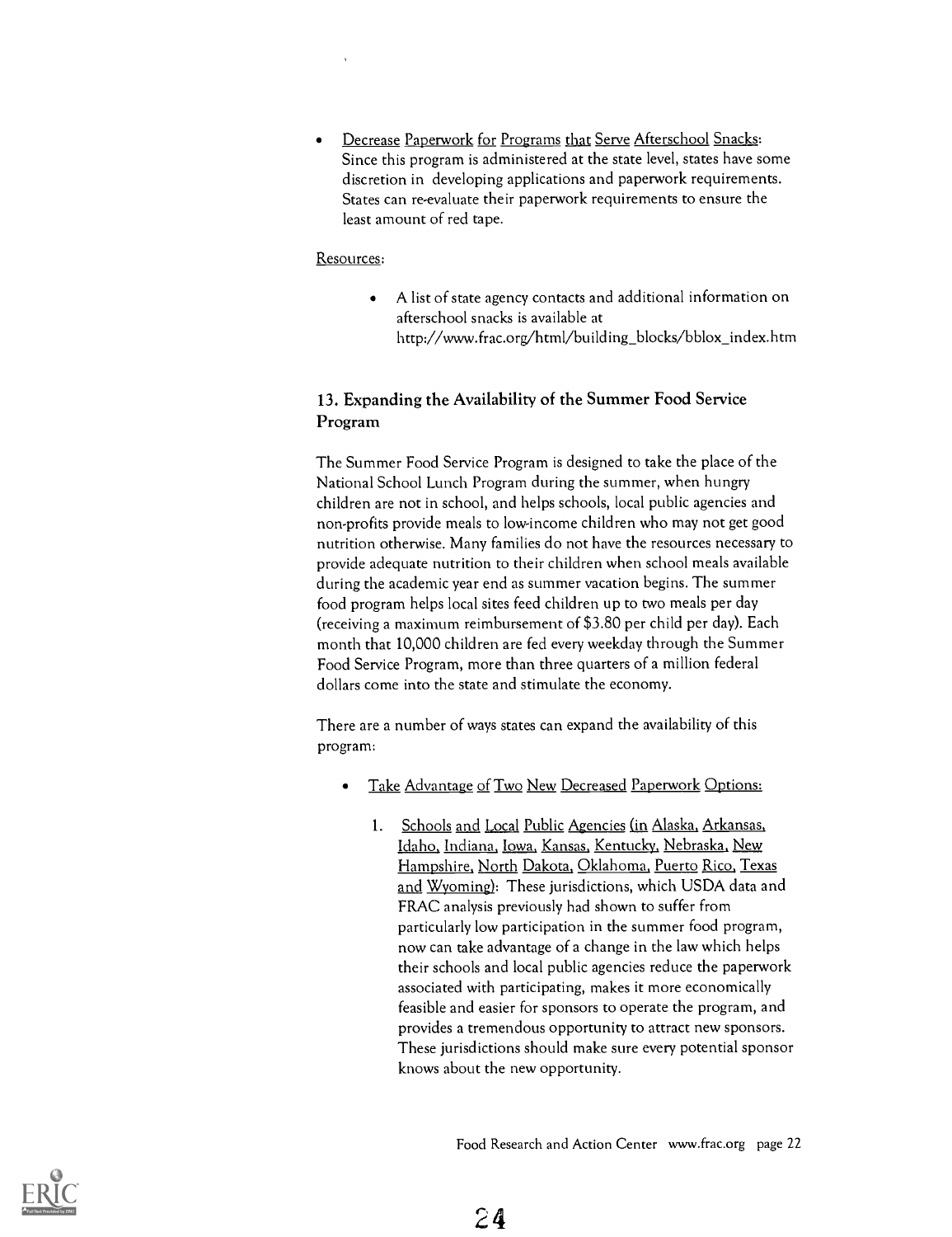- 2. Schools (Nationwide): School districts across the nation now can take advantage of a new waiver that allows school sponsors to reduce the paperwork and administrative burdens of operating both the National School Lunch Program and the Summer Food Service Program, makes it simpler for schools to run both programs, and provides a great opportunity for school sponsors to start Summer Food Service Programs or to add more sites to their existing summer food programs. Each state agency that administers child nutrition programs should make sure every existing and potential school sponsor knows about this new waiver and should develop a simple system for school sponsors to apply for this waiver. State agencies apply for waivers for school districts, and USDA regional offices approve the requests.
- Conduct Outreach and Provide Support to Sponsors and Sites:  $\bullet$ The winter is the best time for states to recruit new sponsors for the next summer so advance planning can be done. States should recruit schools, local government agencies (such as parks and recreation departments), and non-profit organizations to sponsor the program at numerous sites throughout their communities. (One sponsor can run the program in multiple sites.) Together, these types of organizations have the capacity to serve the entire community and to substantially increase the number of children participating. States also need to notify families that this program is available in their neighborhoods and how children can participate. Information can be distributed through parent newsletters, schools' communication vehicles, electricity bills, and Summer Food Program hotlines that help parents locate the site nearest their home. Finally, the program is most successful when meals are served in conjunction with education, enrichment, and recreation activities. States can help summer food sponsors and sites find funding for recreation and education programs as well.
- Extend the Length of Programs: Unfortunately, many Summer Food Programs only operate for a portion of the summer, while low-income children need their services throughout the summer months. States should actively promote expanding the length of summer food service. This makes an enormous difference from a financial as well as nutritional perspective. A program that operates for only 4 weeks for 10,000 children brings in \$760,000 in federal funds; 10 weeks would increase the reimbursement to \$1.9 million.

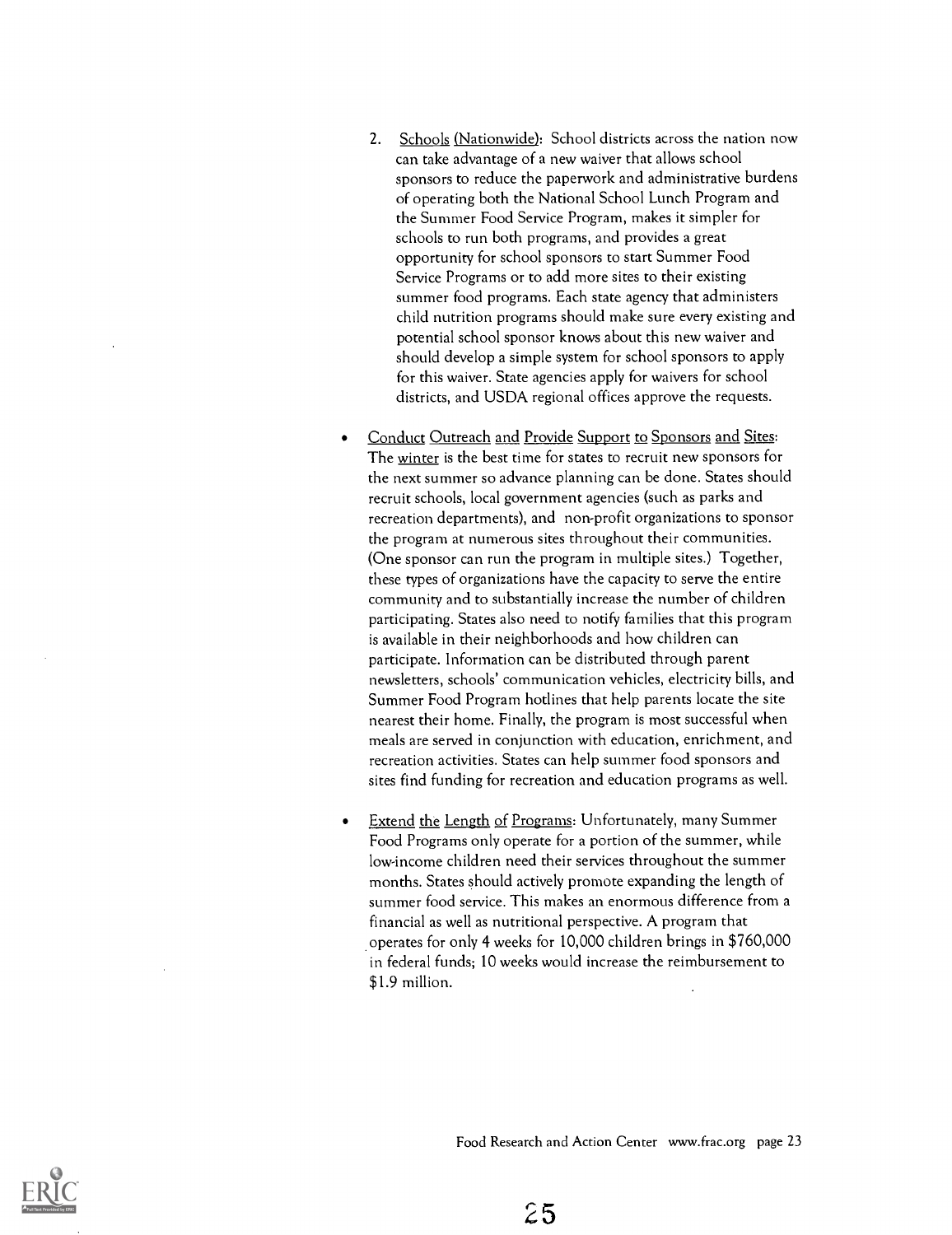#### Resources

- State Summer Food Service Program (SFSP) agency contacts and more information on the SFSP are available at http://www.frac.org/html/building\_blocks/bblox\_index.html and also at http://www.fns.usda.gov/cnd/summer.
- Information on the decreased paperwork options is available at http://www.fns.usda.gov/cnd/summer/aboutsfsp/seamlessfaqs.ht m and

http://www.fns.usda.gov/cnd/surnmer/programbasics/policy/pu blaw106-554.htm

#### 14. Increasing Family Child Care Providers' Participation in the Child and Adult Care Food Program

The Child and Adult Care Food Program (CACFP) provides reimbursements for up to three meals a day and snacks in Head Start programs, day care centers, and family child care homes. Maximum reimbursements go to providers or children with incomes below 185 percent of the poverty line or providers in low-income areas. CACFP also provides crucial nutrition standards, training and monitoring for family child care providers. These providers - many of them low-income women - are operating a valuable child care business in their homes.

Expanding the CACFP program to reach more family child care homes will bring much needed nutrition benefits to children in care, improve the quality of care, and inject 100 percent federal funds into the state's economy. A typical home serving six children would get about \$4,500 in federal food reimbursements per year. For each additional 1,200 children participating in the program, nearly \$1 million per year in federal funds will be injected into the state economy. These additional funds also will help to sustain child care providers through this economic downturn. The federal funding comes without any state match requirement and includes separate administrative funds.

In the weak economy, families are hard-pressed to make ends meet as parents experience pay cuts or reductions in work hours. Many of these families have children in child care, and these children need extra support, including plenty of healthy nourishing food.

Unfortunately, many family child care providers do not know about the Child and Adult Care Food Program. Nationally, only about half of the eligible child care homes participate. There is an enormous potential for increasing the use of this resource. The following are effective state strategies with a proven track record for increasing participation in CACFP.

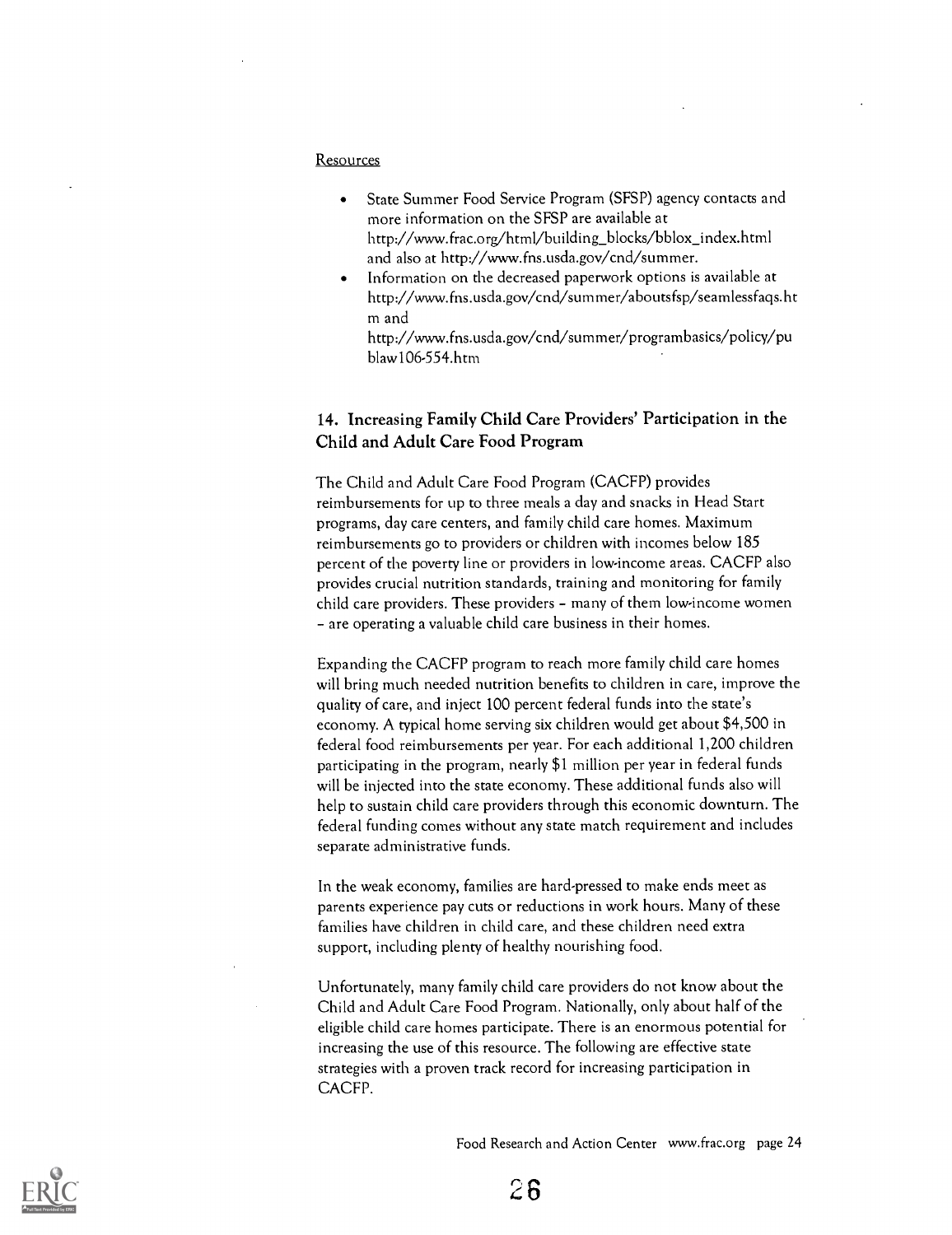- Promoting the use of special, federally-funded CACFP outreach and expansion grants: Fully federally-funded CACFP grants provide funding for sponsoring organizations to conduct outreach to family child care homes in low-income and rural areas. (Sponsors are nonprofit organizations that report to the state and administer CACFP on the local level directly to family child care homes.) The grants allow sponsoring organizations to undertake intensive efforts to reach out and help providers in often under-served areas. The state CACFP agency administers the money. Many states are underutilizing this funding stream through which federal money can be used to bring more providers into CACFP.
- Partnering on CACFP outreach with the state's child care subsidy and child care licensing agencies: Interagency cooperation between the state CACFP agency and the child care subsidy and licensing agencies can bring a broader, more aggressive CACFP outreach campaign among providers already connected to state agencies. For example, the child care agency that distributes the Child Care Development Fund and/or TANF child care funds can increase participation in CACFP by distributing CACFP promotional materials along with the child care subsidy check mailed to parents or providers. The state child care licensing agency can include CACFP promotional materials as part of the licensing application and training process for providers.
- Extending CACFP eligibility to all eligible licensed and regulated family child care: The CACFP agency can increase participation by extending eligibility to all family child care homes that meet federal, state or local approval standards, not only those that are fully licensed. Many states exempt many, or all, types of small family child care homes from full licensing requirements, considering them "license exempt" for general purposes, including welfare-to-work subsidies; but some of these states then turn around and require full licensing for CACFP. This is self-defeating. Many of these license exempt homes serve very low-income children and need the nutrition as well as child care subsidy funds to serve children well. This type of care is often used to support the working poor and welfare-to- work efforts. A number of states extend CACFP eligibility to license-exempt child care, as allowed by federal rules.

#### Resources

A list of state CACFP agencies and additional CACFP information is available at http://www.frac.org/html/federal\_food\_programs/programs/cacfp.h tml.

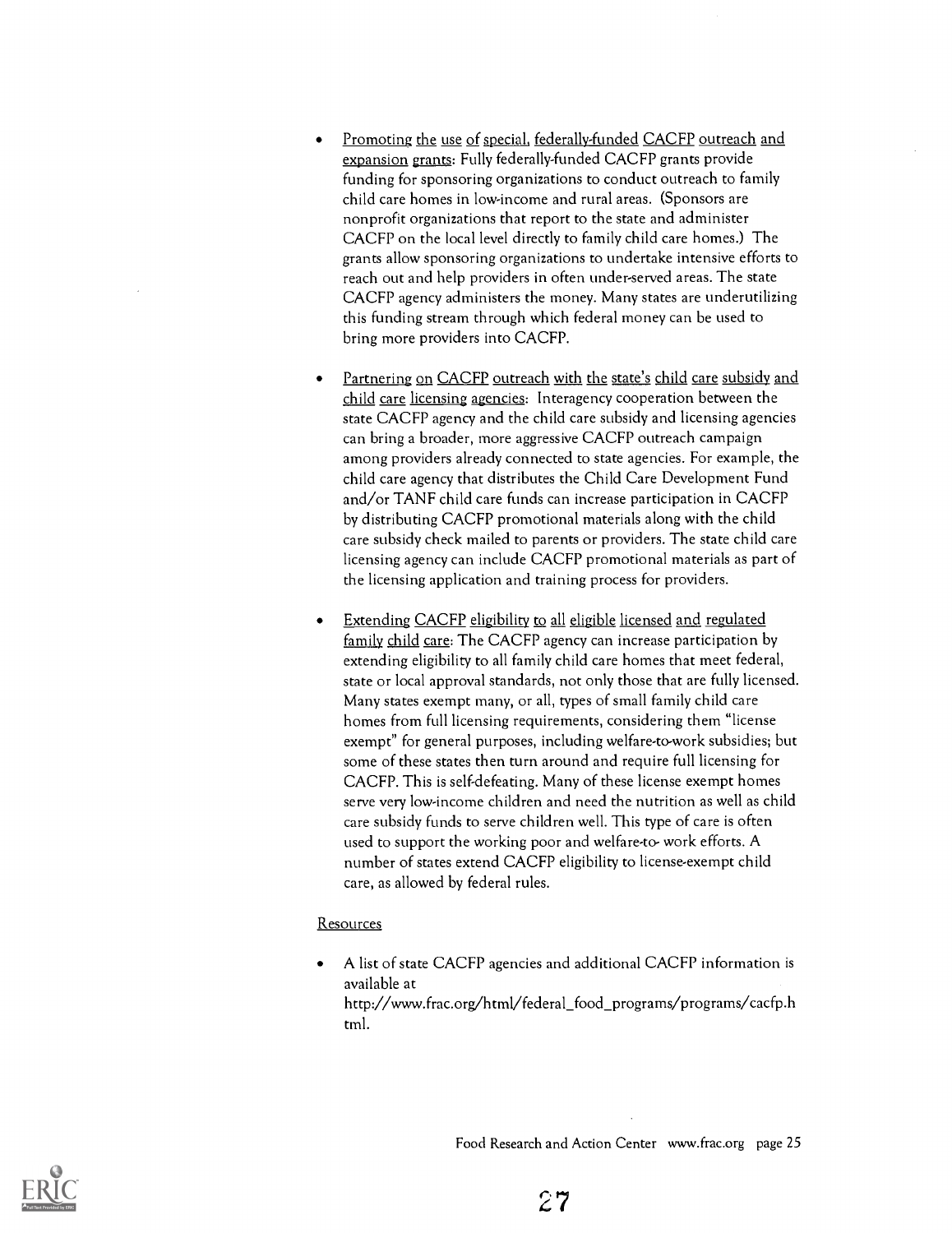#### 15. Expanding the Number of Homeless and Domestic Violence Shelters that Use the Child and Adult Care Food Program to Feed Children

The number of homeless children and families is increasing. The Child and Adult Care Food Program (CACFP) can be the source of the funds that homeless shelters need to feed children in their care. Homeless and domestic violence shelters are eligible to receive reimbursements for up to three meals or two meals and a snack each day for children up to age 12. Through CACFP, shelters could be eligible to receive up to \$1,545 per child per year. The program reimbursements come completely from federal funds, with no requirement for a state match.

The U.S. Conference of Mayors recently released a survey of major U.S. cities that showed that 81 percent of the cities reported an increase in requests for emergency shelter. Officials in all the cities interviewed expected requests for emergency shelter to increase in 2002.

As requests for emergency shelter increase, emergency shelters will need more resources to pay for feeding their residents. Despite the useful resource that CACFP can be, most shelters are unaware of the program. Nationally, only slightly more than 200 shelters participate in the program. States can take action to increase participation in the CACFP component for children in homeless and domestic violence shelters:

- Outreach and technical assistance to participating shelters:  $\bullet$ The CACFP state agency should work with partners such as homelessness and domestic violence organizations to teach shelters about the program. The state agency can place articles in newsletters distributed to shelter providers, speak at meetings of shelter providers or send a mailing to those on the mailing lists of homelessness and domestic violence organizations.
- Make the program user-friendly for shelters: Since the program is administered through each state, states can take steps to make the program easier for the shelters that participate in it. States can review program requirements to ensure that they do not place unnecessary administrative burdens on already overworked shelter staff and volunteers. Paperwork can be adapted to meet the special needs of shelters, so that it is easier for shelter personnel to understand and comply with simplified record-keeping requirements.

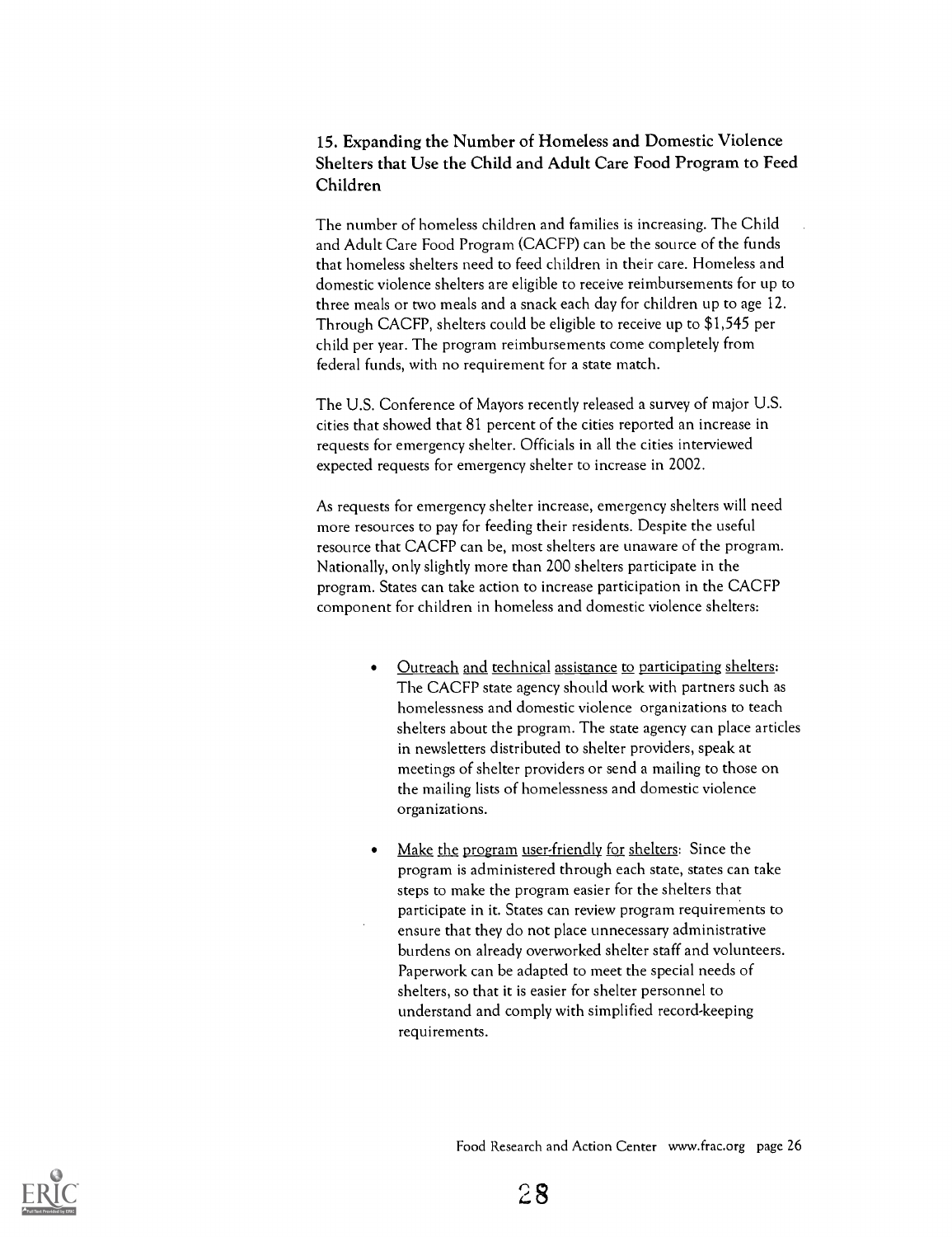#### **Resources**

- Information about how the program operates and an  $\bullet$ outreach brochure on the program is available at http://www.frac.org/html/federal\_food\_programs/programs  $/$ cacfp\_sheltersdocs.html.
- USDA guidance is available at http://www.fns.usda.gov/cnd/summer/programbasics/policy /homelessshelters.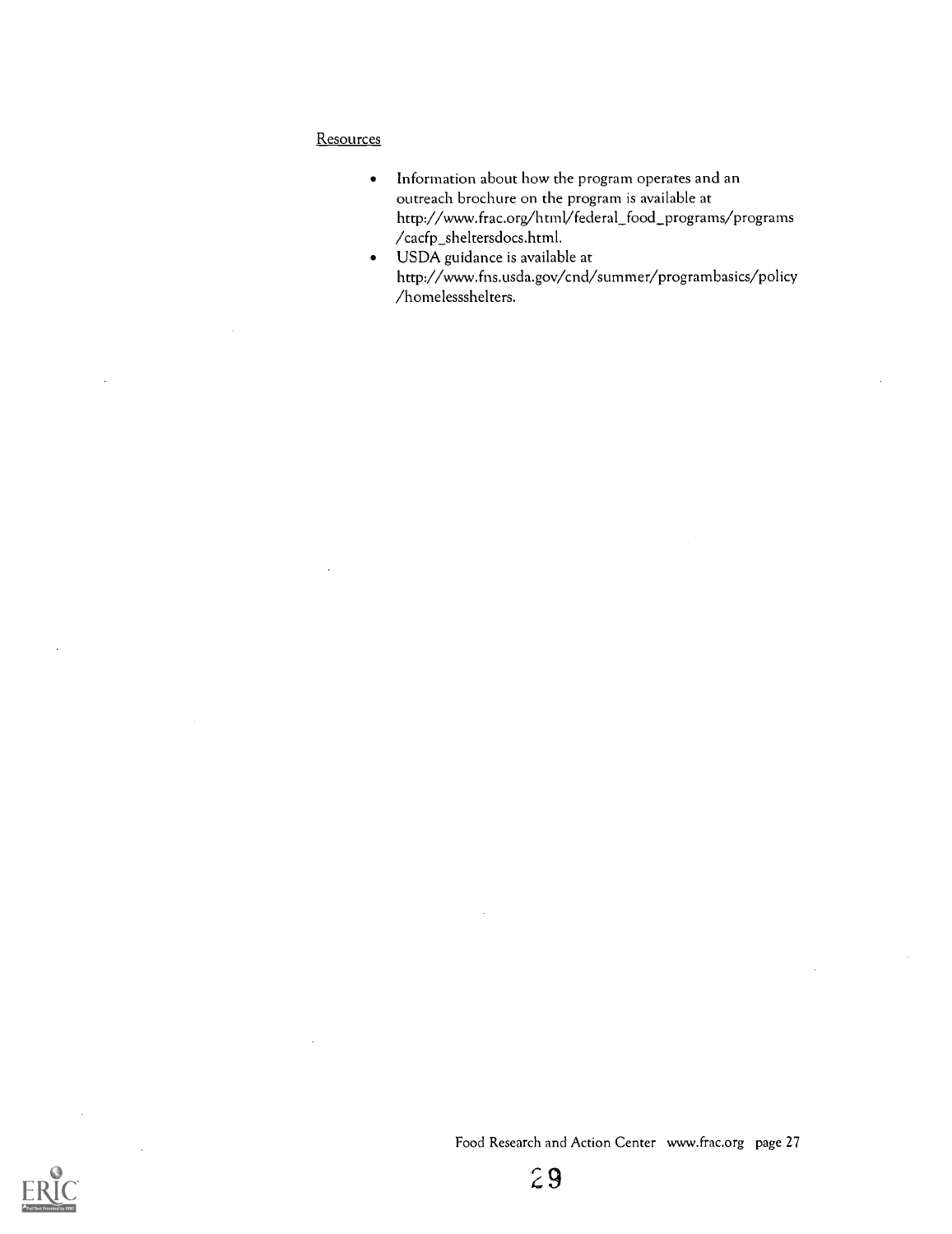#### ACKNOWLEDGEMENTS

A number of staff members of the Food Research and Action Center prepared this report: Michelle Albee, Jessica Cates, Louise Hayes, Geri Henchy, Doug Hess, Denise Odell, Lynn Parker, Anne Phelps, Sonya Schwartz, Ellen Vollinger, Crystal Weedall, Jim Weill, and Nicole Woo.

Major support for this report and FRAC's work on food stamp and child nutrition issues is provided by:

Birkenstock USA BPI Technology, Inc. Butler Family Fund The Annie E. Casey Foundation Edna McConnell Clark Foundation Deer Creek Foundation Food Marketing Institute General Mills Foundation The Gerber Foundation Grocery Manufacturers of America John D. and Catherine T. MacArthur Foundation Ewing Marion Kauffman Foundation Kraft Foods, Inc. Land O'Lakes Foundation A.L. Mailman Family Foundation MAZON: A Jewish Response to Hunger The Moriah Fund National Association of Public Interest Law

National Dairy Council/Dairy Management Nestle USA New Prospect Foundation The David and Lucile Packard Foundation Philip Morris Companies Inc. Pritzker Cousins Foundation Public Welfare Foundation Charles H. Revson Foundation Sara Lee Foundation Share Our Strength Slim Fast Foods Company Taste of the NFL Unilever United States, Inc. United Church of Christ Hunger Action Office United Food & Commercial Workers Union Washington Ethical Society

Copyright 2002 Food Research and Action Center Permission is granted to distribute part or all of this document, electronically or by photocopying, with attribution to the Food Research and Action Center.